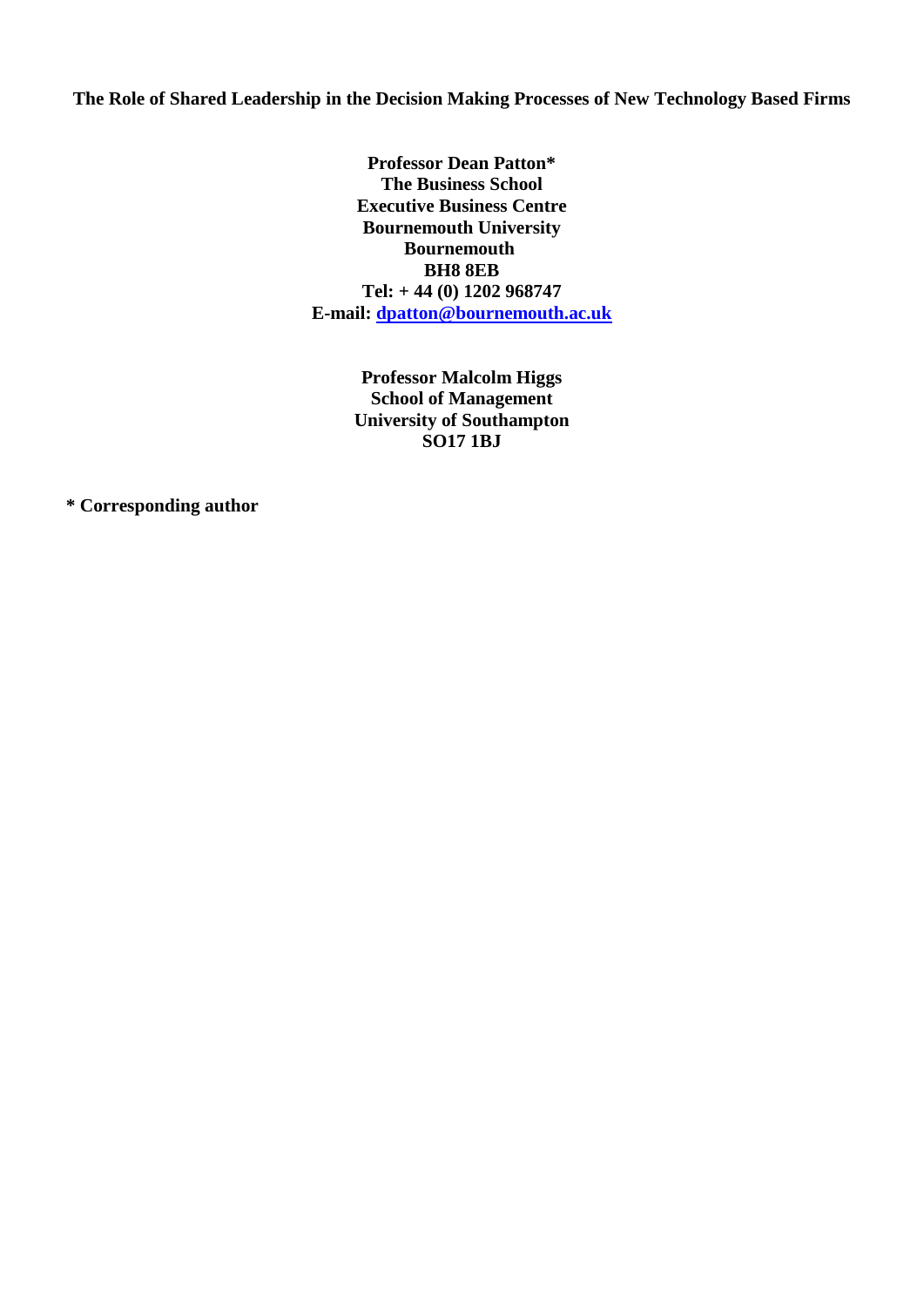# **ABSTRACT**

The dynamic business environment is seen by many as requiring a significant change in our thinking about leadership (Hiller *et al.*, 2006). Shared leadership is one alternative to the 'classic' vertical model and implies that either no individual performs all of the leadership functions or that within an organisation, there is a set of individuals who collectively perform such functions. This emerging model of leadership is seen to be of particular relevance to the management of new ventures (Ensley *et al.*, 2003). However, both the construct of shared leadership and leadership within new ventures remain under-researched areas. This paper employs a case study approach to analyse the factors integral to the appointment of a CEO, the criteria upon which founders and CEOs make their decisions and the process by which decisions are made after a CEO has been appointed.

# **KEY WORDS**

Leadership, Decision Making, Management Teams, Shared Vision, Collaboration, New Technology Based Firms (NTBFs)

# **INTRODUCTION**

The changing business environment with an increasing focus on growth, volatility and complexity is seen by many as requiring a significant change in our thinking about leadership (Hiller *et al.*, 2006). One alternative, to the 'classic' vertical model, is shared leadership where, it is suggested, a set of individuals collectively perform the leadership functions. This, emerging model of leadership, is of relevance in an entrepreneurial context and, particularly, in the development and growth of new ventures in the technology sector (Ensley *et al.*, 2003). However, both the construct of shared leadership and leadership within new ventures remain under-researched areas (Groon, 2002; Ensley *et al.,* 2003; Pearce 2004, Kempster and Cope, 2010)).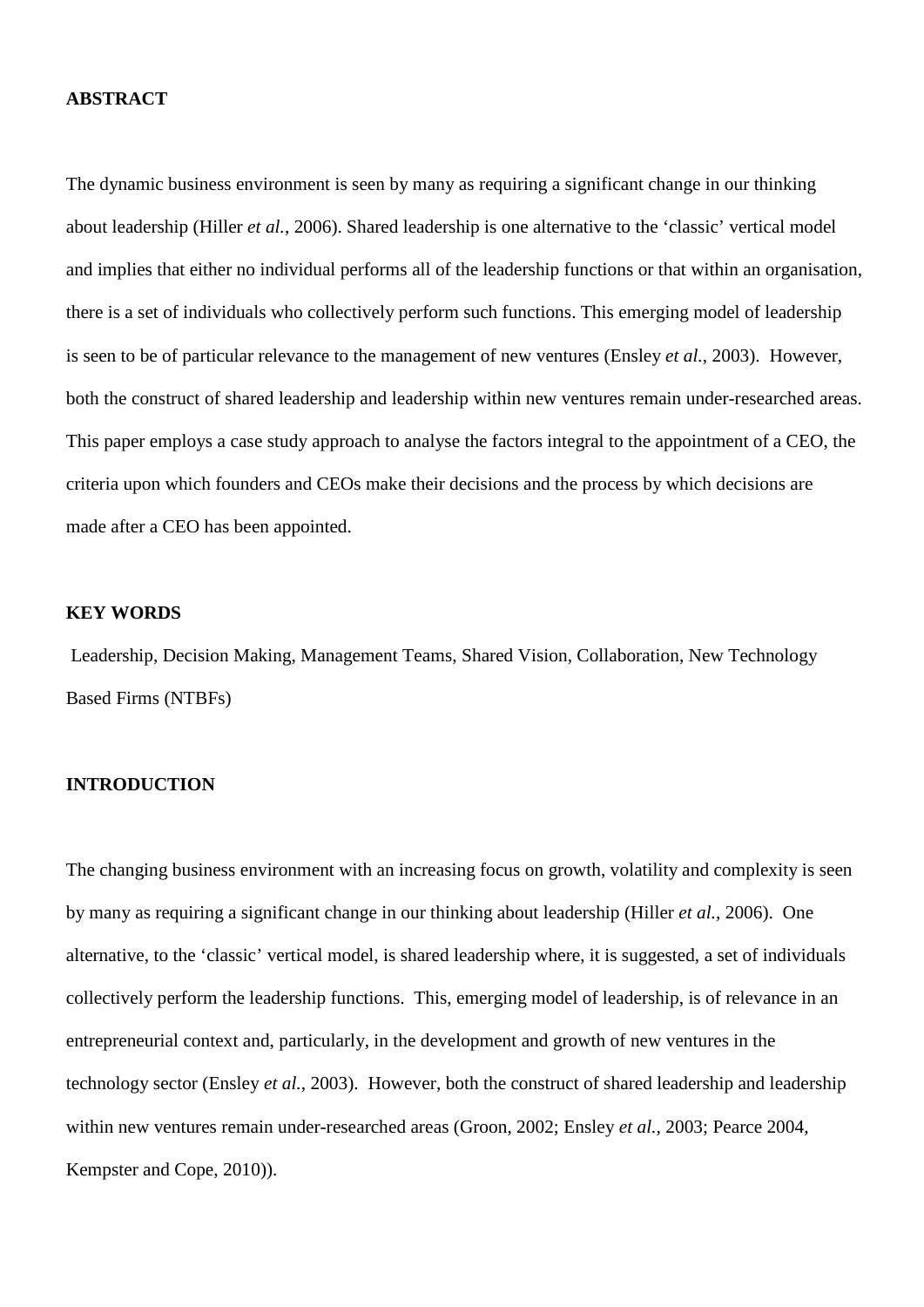Shared leadership has relevance within new ventures as an external CEO is often introduced at an early stage either at the request of founders or as the result of an external equity investment and this is particularly the case in New Technology Based Firms (NTBFs). In the case of NTBFs, founders may look for support because they prefer to focus on the development, rather than the commercialisation, of technology (Oakey, 2003) or in recognition of skill limitations associated with the 'liability of newness' (Stinchcombe, 1965, Eisenhardt and Schoonhoven, 1990). However, technology firms often require several rounds of funding before commercial viability is proven (Oakey, 1995, Murray and Lott 1995) and to be attractive to equity investors, business proposals need to exhibit a sound proposition supported by an experienced management team with significant market knowledge and a broad network of contacts. If these qualities are not available as part of the existing management team then every effort would be made to attract a CEO that had experience of the challenges faced by start-ups and the ability to adapt a firm's strategy in line with changing market dynamics. Therefore, despite the obvious advantage that founder CEOs might have in championing a firm they themselves have created; evidence indicates that between a third to a half of companies go public (at their initial public offering) with non-founder CEOs at the helm (Certo *et al.,* 2001; Nelson, 2003).

Leadership has been linked in the extant literature to both effective strategic decision making (Eisenhardt and Bourgeois, 1988; Thomas, 1988; Korsgaard, Schweiger, and Sapienza, 1995) and entrepreneurial firm performance (e.g., Baum, Locke, and Kirkpatrick, 1998), however, research that has attempted to prove such propositions has, thus far, been inconclusive (Chrisman *et al.,* 1998, Ensley *et al*., 2003). It has been suggested that this may be due to previous literatures focusing, almost exclusively, upon the contribution of the entrepreneur (see Hofer and Sandberg, 1987). Ensley et al. (2006) have argued that there is a need to broaden the unit of analysis to include the new venture team. Whilst there has been significant research undertaken into management teams in established firms (Hambrick and Mason, 1984; Finkelstein and Hambrick, 1996; Knight *et al.*, 1999), little research has focused on the contribution of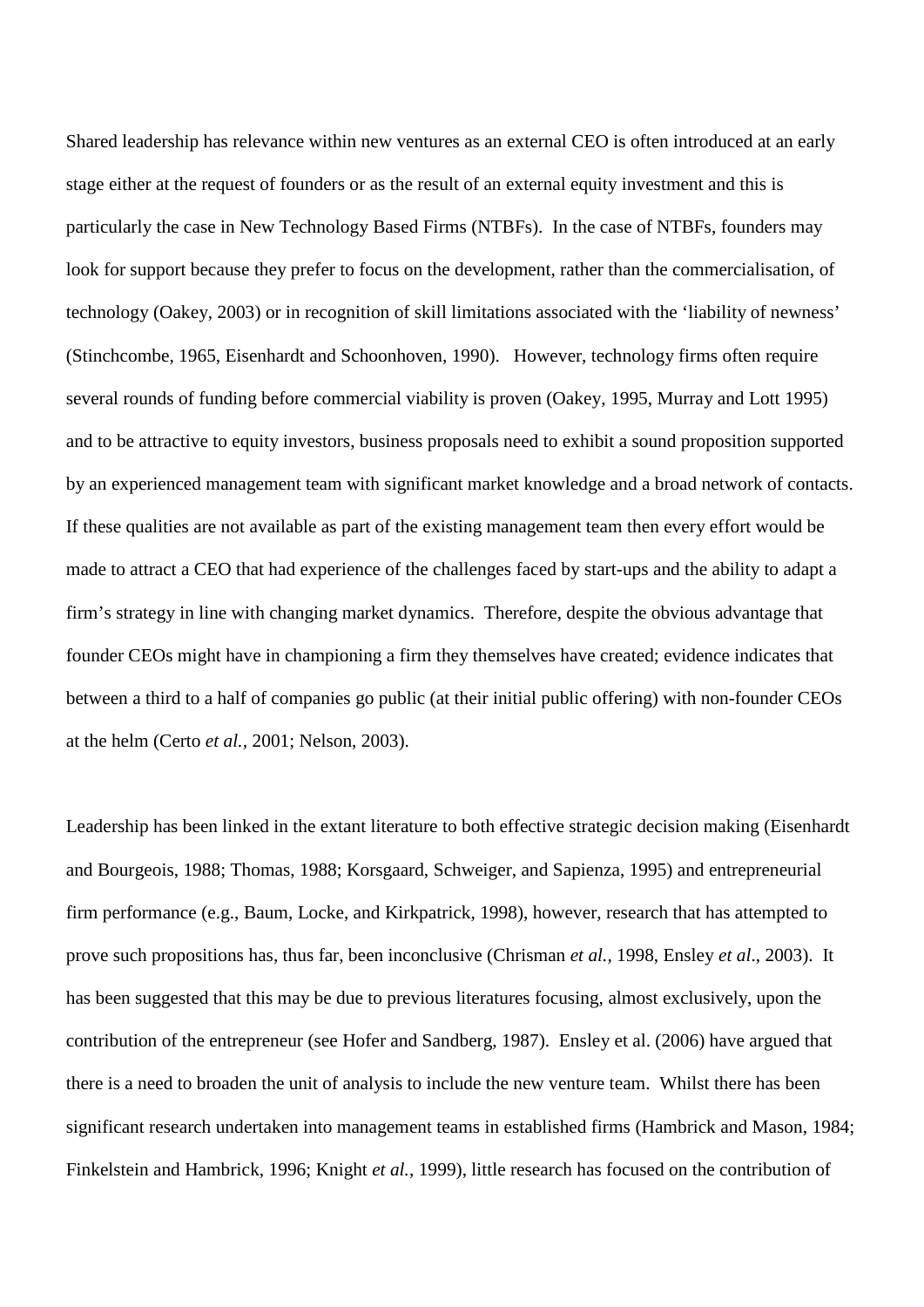management teams in new ventures. The purpose of this paper therefore is to explore the process of leadership and decision making in NTBFs where a non-founder CEO has been introduced to support the original founder(s) of the company. The research uses a case study approach and investigates the leadership activity in five case firms where a non-founder CEO has been employed. Secondary documentation has been collected on each firm and interviews undertaken with the non-founder CEO and the founders of each company (see appendix one). The objectives of the study are to understand the factors that lead to the appointment of an external CEO, to analyse the relationship between founders and CEOs, to evaluate its impact upon the practice of leadership and to contribute towards the development of new constructs in leadership that can support of future research.

# **LITERATURE REVIEW**

It is argued that the conventional constructs of leadership no longer accommodate the changing nature of the work environment and this makes it difficult for individual leaders to possess all of the necessary expertise to perform, effectively, the required leadership functions (Yukl, 1999; Groon, 2002; Pearce, 2004; Hiller *et al.,* 2006). This has led to a move away from the dominant view of leadership as an individual construct (Bass, 1990; Avolio *et al.,* 1996) to considering leadership as a more distributed, fluid construct (Yukl, 1999; Hiller e*t al.,* 2006). Nevertheless, the literature does remain rooted in a vertical model of leadership (Groon, 2002; Pearce and Conger 2003; Pearce, 2004), where the effective performance of an organisation is dependent on leadership by an individual with the skills to find the right strategy and the ability to motivate others to follow that direction (Yukl, 1999). The key critiques of such a model concern the failure to consider task orientated behaviour or interaction with peers (Yukl, 1999; Higgs, 2003); a lack of consideration of differing contexts, especially, entrepreneurial models (Yukl, 1999; Ensley *et al.,* 2003; Pearce, 2004) and a failure to study the process of leadership in a more systemic manner (Yukl, 1999).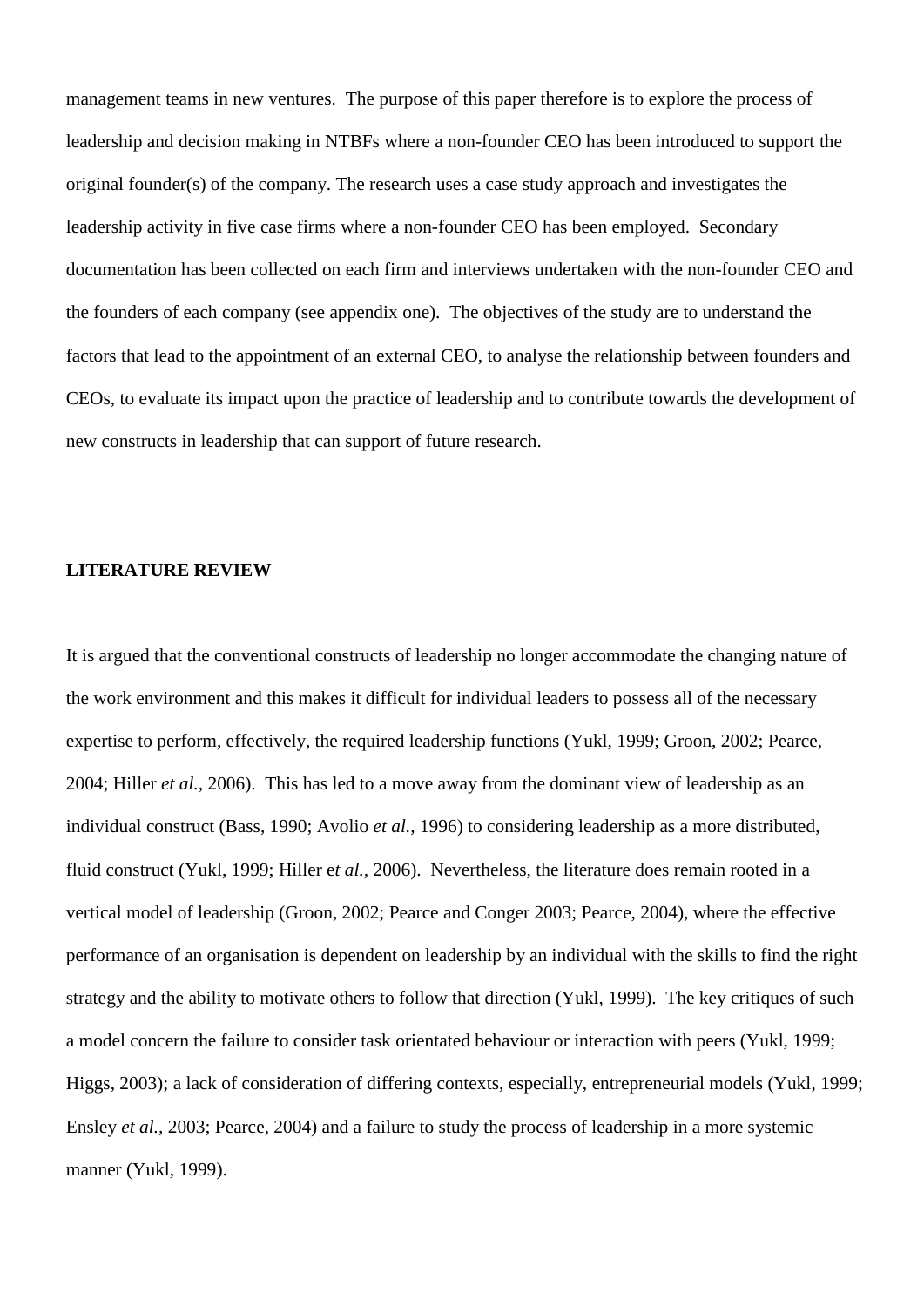In attempting to address these critiques the concept of shared leadership has been proposed (Ensley *et al.,*  2003; Pearce 2004; Hiller *et al.,* 2006); this concept, which has evolved from work on top management teams (TMTs) in large firms, focuses on the relationships between two or three individuals that are engaged in providing leadership in a collective manner. In essence, shared leadership implies that no individual performs all of the leadership functions but rather that within the organisation there is a set of individuals who collectively perform this activity; thus leadership may result from a process of negotiation between leaders (Miller, 1998; Turnbull James *et al.*, 2007). Hiller *et al.,* (2006) argue that the increasingly complex organisational environments require effective team working and this provides the underpinning for a shared model of leadership associated with the concerted actions of multiple players rather than the behaviour of an individual (Groon, 2002). It is argued that performance is enhanced by complimentarity of individuals enabling them to capitalise on their strengths (Groon, 2002; Hiller *et al.*, 2006). Indeed there is some research evidence to support performance effectiveness of such shared leadership (Avolio *et al.,* 1996; Pearce and Sims, 2002); however, this must be viewed in the context of the leadership team and the interaction between members (Hiller *et al.,* 2006).

While the construct of shared leadership and leadership within NTBFs remain under-researched areas (Groon, 2002; Ensley *et al.,* 2003; Pearce 2004) there is some evidence, from the literature referring to leadership and the working of TMTs in large firms, which is potentially relevant to NTBFs. Katzenbach (1997) argues that an effective TMT needs to learn to rotate the leadership role, depending upon requirements, between parties; the leader, at any one time, will therefore be the member that has the appropriate knowledge or experience to cover the issue. The full participation of the TMT is therefore perceived as critical to the effective functioning of the leadership system; this includes team members motivating one another, sharing feedback, and directing activities of the team together (Katzenbach, 1997; Srivastava *et al.*, 2006; Lee *et al*., 2010). Consequently, within shared leadership processes it is suggested that TMTs enjoy greater collaboration, cooperation, and innovation (Manz and Sims, 1993,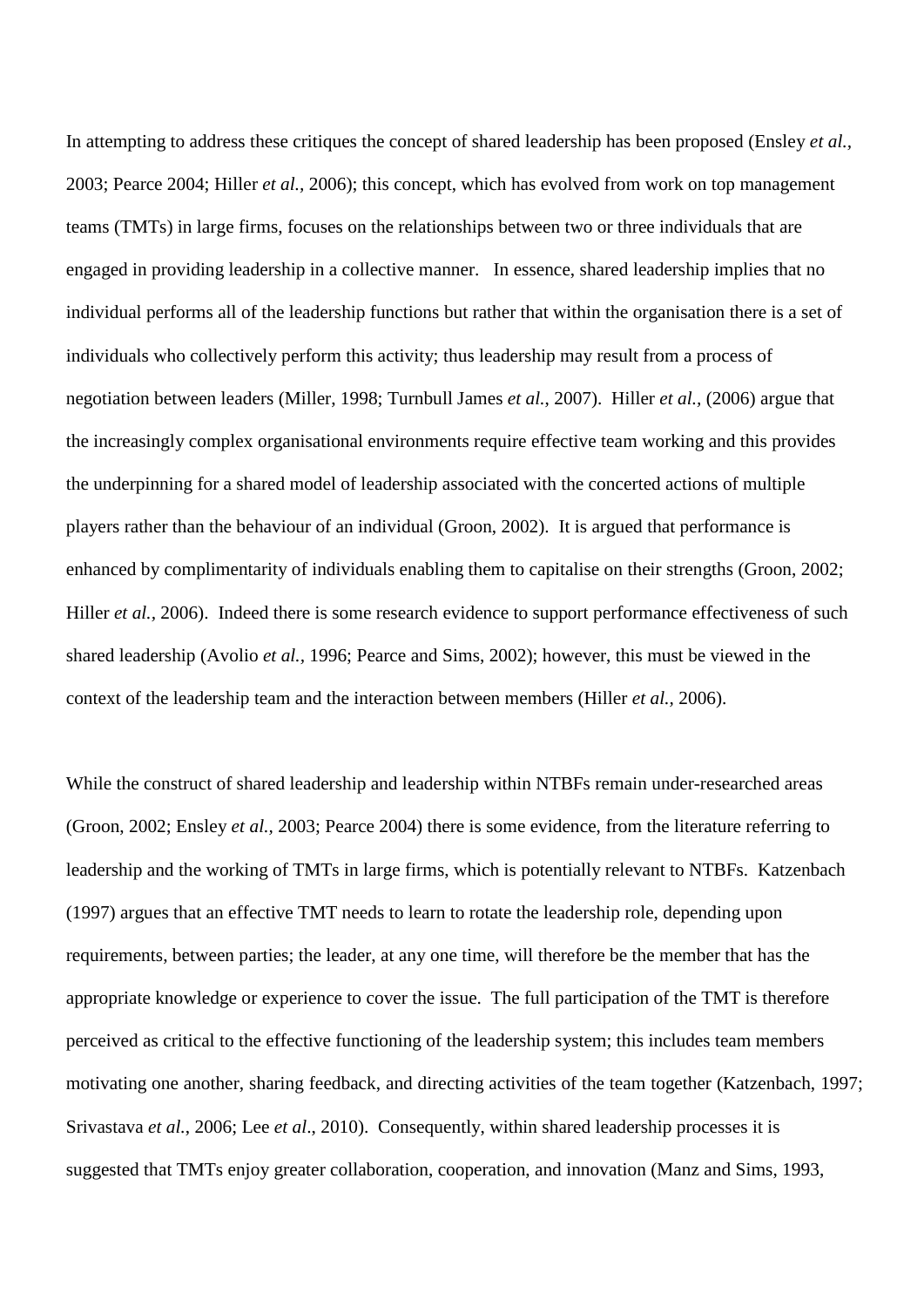Yeatts and Hyten, 1998) and are better able to interpret group needs such as task interdependence and coordination (Perry *et al.*, 1999). It has been suggested that this notion of group interaction and socialization within the leadership function is more likely to support group cohesion (Perry *et al.*, 1999) which in turn increases the chances of a common sense of direction (Hambrick, 1997; Katzenbach, 1997).

This emerging model of leadership has the potential to be of particular relevance in an entrepreneurial context and the development of new ventures (Ensley *et al.,* 2003). However, while the role of TMTs in established firms has been well documented (Hambrick and Mason, 1984; Finkelstein and Hambrick, 1996; Knight *et al.*, 1999), there is relatively little work that concentrates upon the activities of management teams in new ventures (Groon, 2002; Ensley *et al.,* 2003; Pearce 2004). Previous literatures have highlighted the importance of the entrepreneur in the early stages of the firm's development (Carland, Hoy, and Carland, 1988; Shane and Venkataraman, 2000) and their leadership role has been linked to effective strategic decision making (Eisenhardt and Bourgeois, 1988; Thomas, 1988; Korsgaard, Schweiger, and Sapienza, 1995) and firm performance (e.g., Baum, Locke, and Kirkpatrick, 1998). Chrisman *et al.* (1998), however, conclude that research that has attempted to prove this proposition has been inconclusive. One possible explanation for the lack of conclusive evidence regarding the contribution of the entrepreneur to new venture performance is that the unit of analysis has been incorrectly identified. While many researchers have focused on the entrepreneur as a lone individual (Hofer and Sandberg, 1987), others have suggested that the new venture team is, perhaps, a more appropriate level of analysis (Roure and Madique, 1986; Ensley *et al*., 2003; Ensley *et al*., 2006). In the TMT literature, Hambrick (1997) concluded that 'a firm's strategic performance depends not so much on the characteristics, behaviours, and background of the chief executive officer (CEO), as it does on the sum of the characteristics, behaviours, and experiences of the senior management team and how they work together. It is perhaps more useful, therefore, to look at the activities of the management team in NTBFs in order to fully understand the relationship between leadership and performance.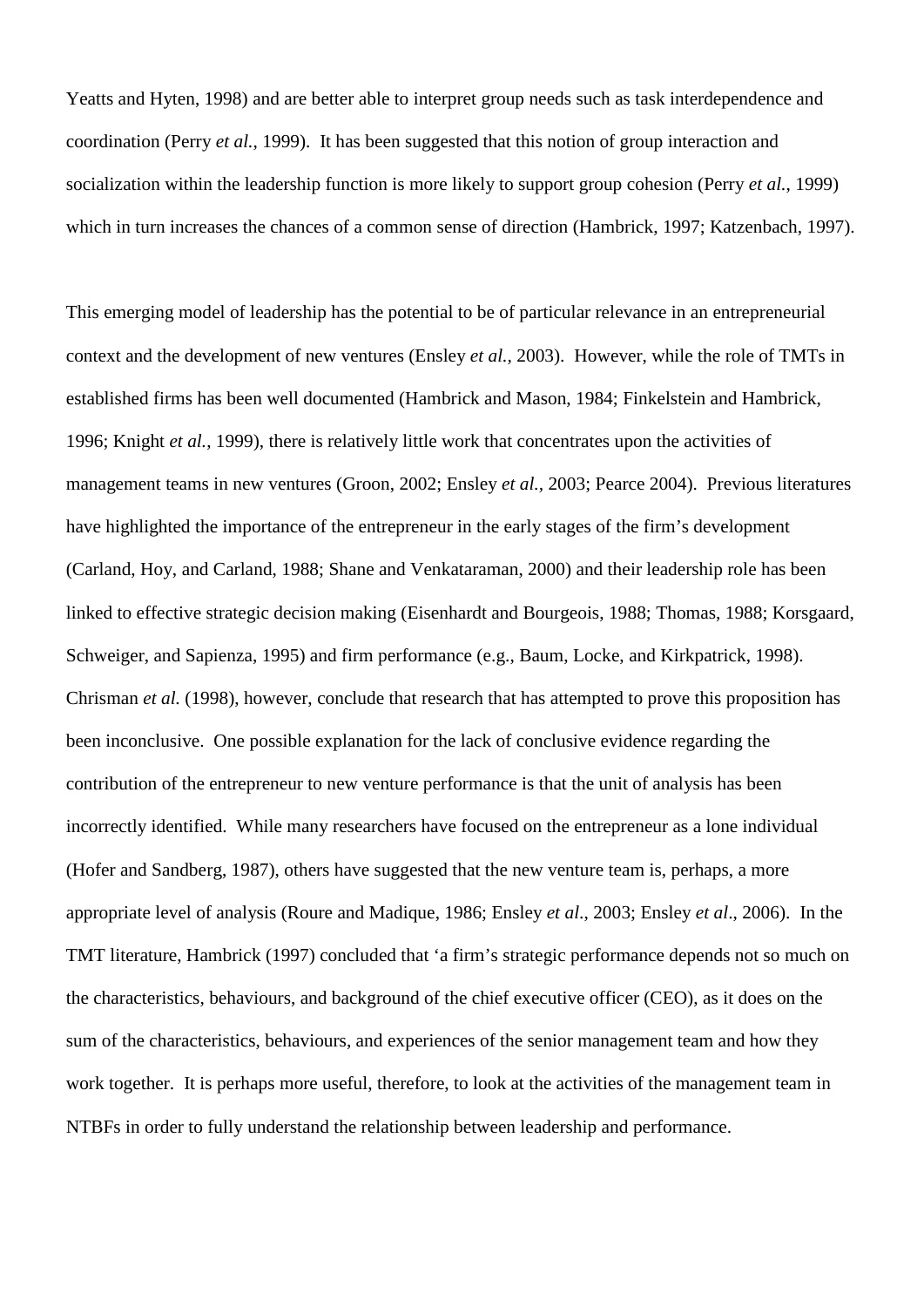Within the context of early stage technology firms the introduction of an external CEO or management team is one solution to address the 'liability of newness' which has the potential to limit the development of new ventures. This liability reflects the fact that a new business idea is yet to be fully tested and, perhaps more importantly, that the founder has limited business experience and access to networks that could facilitate a firm's development. In such circumstances, the introduction of an external CEO with the necessary bespoke experience and access to appropriate networks would help to overcome the liabilities that affect new firms. This is often cited as the reason founders seek external support and why equity investors look to identify appropriate management teams alongside good ideas before they are prepared to make investments (Timmons, 1999). However, the identification and introduction of good quality management to support founders in the commercialisation of new technology has been highlighted in the extant literature as problematical (Bank of England, 2002; Oakey, 2003; Vohora *et al.*, 2004; BVCA, 2005).

In addition, not all founders are persuaded of the need to employ external management to facilitate the commercialisation of technology; Oakey (2003), for example, indicates that the involvement of external actors is often perceived as unattractive, especially where this may cause a dilution of the founder's control over the firm. Furthermore, where an external CEO is appointed explicitly to commercialise a technology developed by a founder, Samson and Gurdon (1993) highlight the potential for conflict within the subsequent management team that include parties embedded in the divergent cultures characteristic of science and business. To address this issue Oakey (2003) suggests that a major competence that a technical entrepreneur requires is an ability to see the functional relevance of complimentary business management skills as part of the overall "success equation" in support of technical innovation. He indicates that these skills become more acute as firms grow and especially when such growth takes place over short time periods. As a consequence, technical entrepreneurs, that often have primary responsibility for research and development, need to understand the necessity to bring in other specialists for the firm to develop unhindered (Oakey, 2003).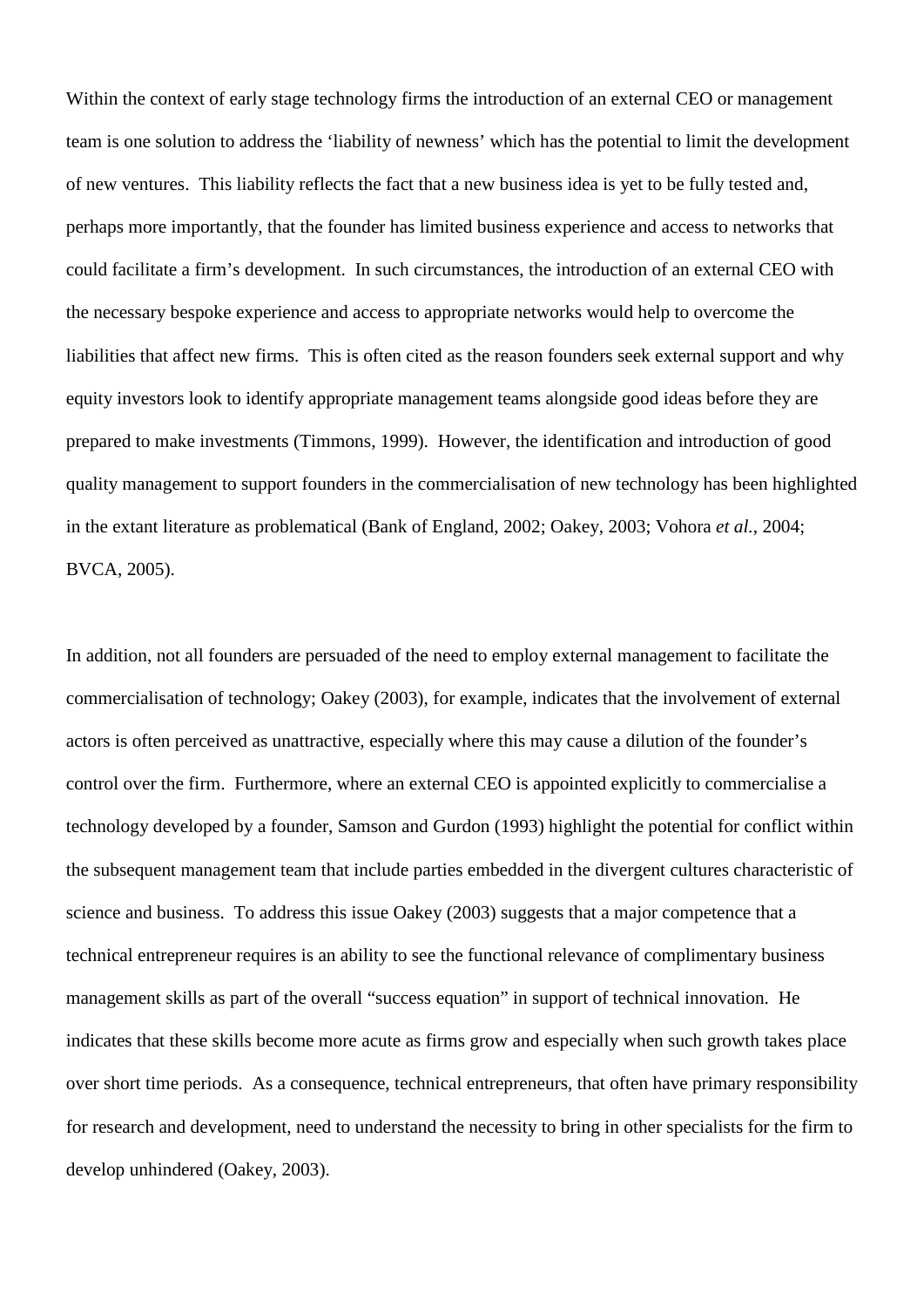The literature therefore highlights the advantages that can accrue to NTBFs from the practice of shared leadership, characterised by processes of negotiation and collaboration, through facilitating the fusion of technology and business development. It is, however, recognised that the introduction of such practices within NTBFs are likely to be mitigated by the entrepreneur's desire for independence and control, the extent to which the founders has managed to progress the firm under their own steam and the divergence that exists between the scientific and business cultures. This paper will address these issues using five case studies of five early stage technology businesses to analyse the reasons and processes in the identification and selection of an external CEO and the impact such appointments have upon the leadership and decision making processes in those firms.

## **RESEARCH METHODS**

This research analyses the process of leadership and decision making in new and young technology firms where a non-founder CEO has been introduced to support the original founder of the company. The research aims to explore, from the perceptions of those involved in the process, the reasons for joining forces, how the leadership and decision making processes were subsequently managed and the factors integral to the success of the relationship. The investigation into these phenomena requires the researcher to elicit information from participants that will involve interpretation, meaning and significance and needs to be understood within the context and construction of the interviewee. The research, therefore, adopted an inductive, qualitative process and uses a case study method with evidence being drawn from five new technology ventures. The five companies represent a purposive sample; all of the companies had recruited an external CEO to work with the founder/s to promote the commercialisation of a piece of technology, this relationship had continued for more than three years and all had previous affiliations with the incubator facilities at the universities of Bristol or Southampton. The research method started with the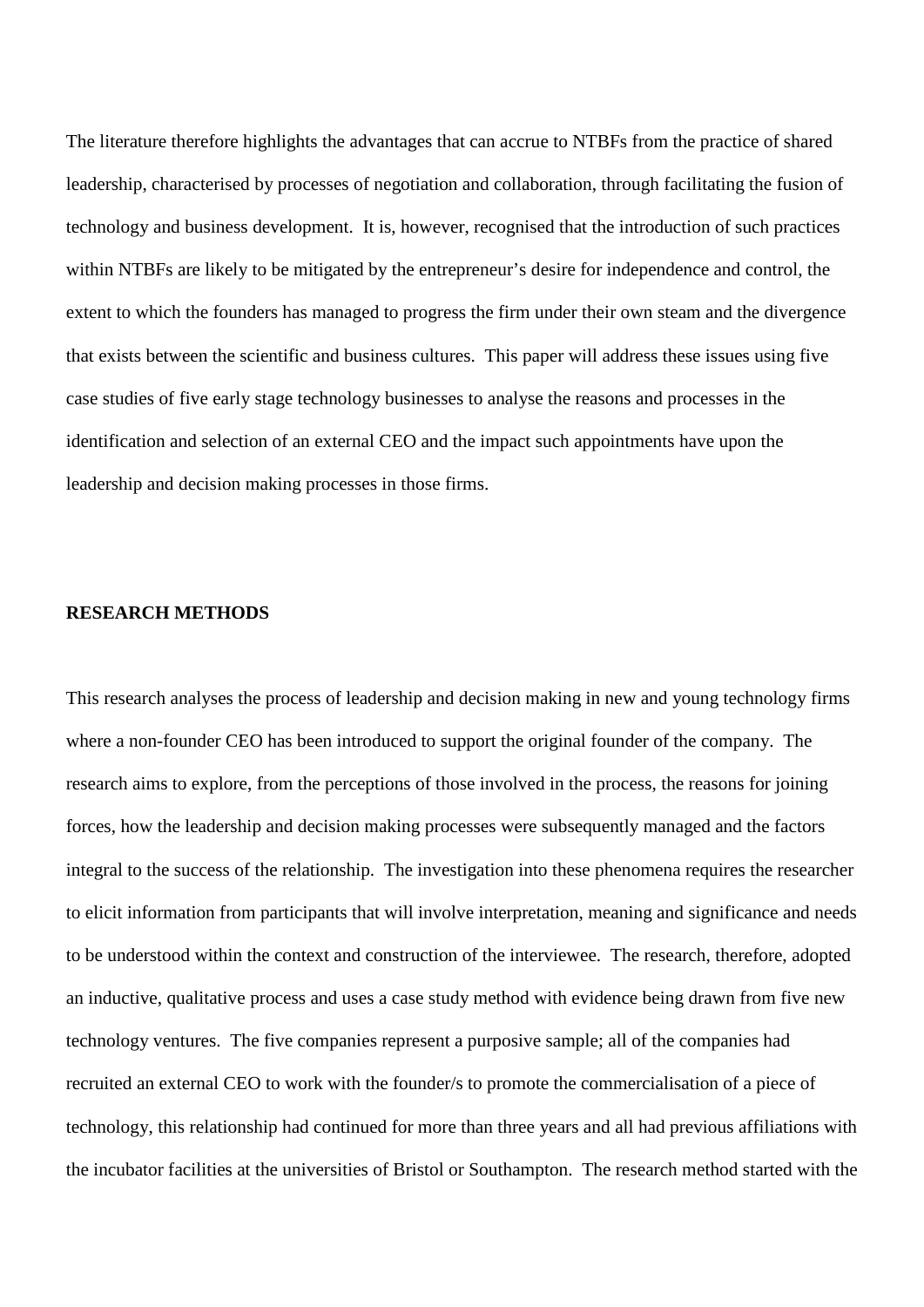collection of information on the case firms involved, this was developed from secondary data sources and from interviews with the incubator managers. For each case, in-depth, semi-structured interviews were conducted with the main protagonists, the original founder/s and the non-founder CEO that subsequently joined that firm. Obtaining the perceptions from both parties associated with the process enables the validity of any assertion by a participant to be checked against other interviews and secondary data sources. This paper adds value to the extant literature by exploring the use of shared leadership within early stage technology firms, analysing how such processes are operationalised and evaluating the factors that facilitate its implementation.

#### **FINDINGS AND DISCUSSION**

Previous work has documented the desire for independence as a motivating factor for many entrepreneurs to start their own business and this often leads, in the early stages of business development, to a situation where all managerial roles are undertaken by the entrepreneur (Oakey, 2003). The effectiveness of such a management structure is often dependent upon the pace of growth; in fast growth contexts, typically faced by successful NTBFs, it is often necessary to introduce management with complimentary skills to enable the founder(s) to concentrate on the technological development (Oakey *et al.*, 1988). It would be expected, therefore, that founders that chose to consider an external CEO understand the limitations this is likely to have over their levels of independence and control but accept this compromise because of perceived commercial advantages. The overall picture emerging from the analyses of the findings is shown in Table 1.

Insert Table 1 here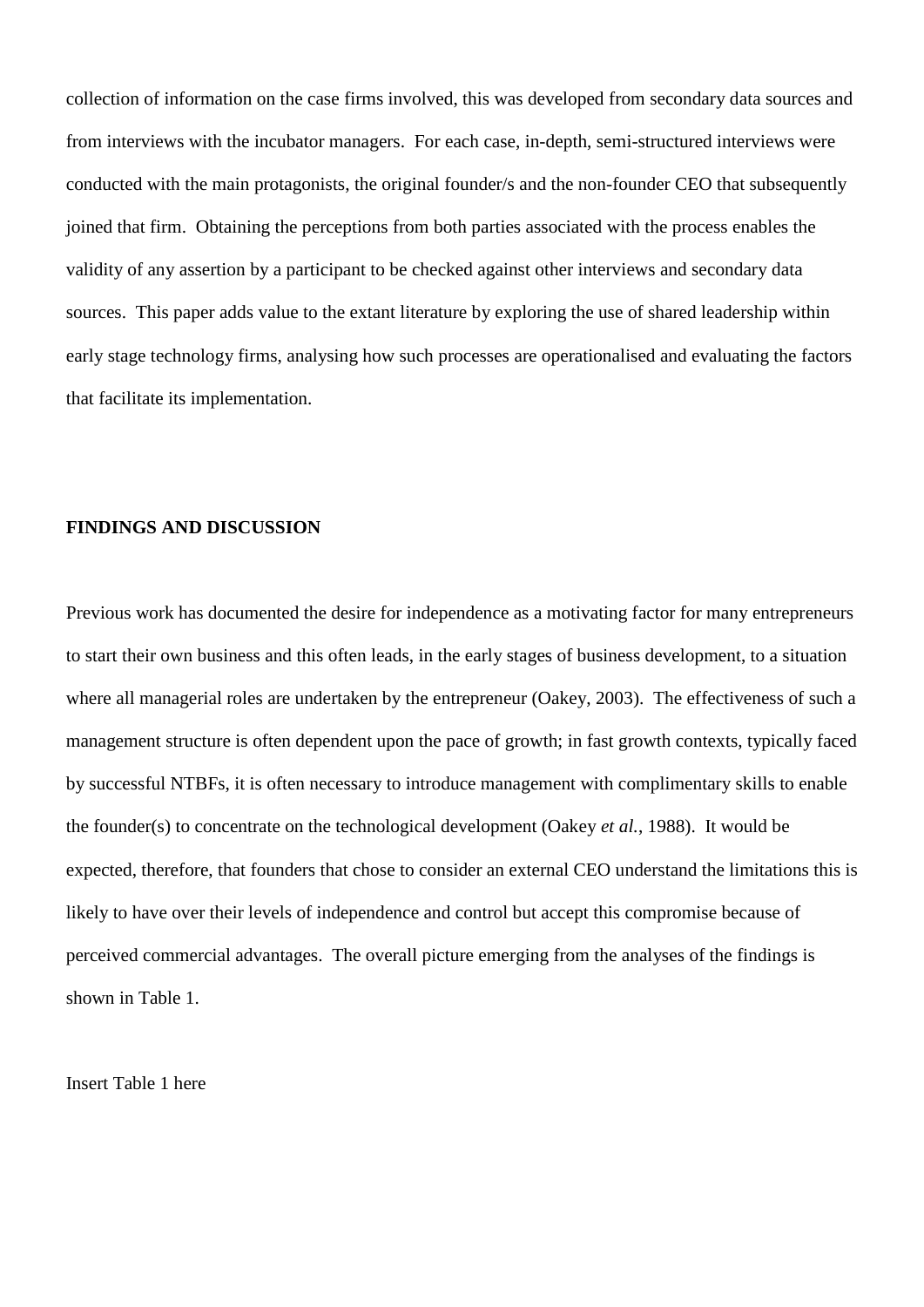## **1. Introduction of the CEO**

We begin by examining the views of founders and CEOs on the background to their coming together and the factors they considered important in this process. It must be emphasised that the decision to look for an external CEO was not the first choice of any founder; all had sought, with varying degrees of success, to commercialise the technology independently. In cases one and two founders were encouraged to take on a CEO by equity investors. Both companies had obtained close to one million pounds in equity investment and accepted, as a consequence, third parties on to the Executive Board. It was the Board's recommendation to the founders that they find someone with experiential knowledge of the sector and complimentary business skills to join as CEO. The interviews indicate that both parties worked closely together on this decision and that the founders were fully supportive of the activity. In both case firms the external investors were charged with finding suitable candidates which gave them the opportunity to 'sell' the CEO position to potential candidates and effectively communicate the aspirations of the business. Once individuals had been identified, the founders played a key part in the selection of the CEO. This was a two stage process, a formal presentation by the CEO that effectively set out their vision for the firm and an informal set of meetings (three in one case, four in the other) where founders and prospective CEOs were able to discuss the technology, the potential opportunities this created and, generally, share thoughts. In both cases this eventually led to the appointment of a CEO.

In case firms three and four the future CEOs joined after being introduced to the founder as a mentor by an incubator director; in both cases the transfer from mentor to CEO came after considerable time and interaction with the founders. Taking company three as an example; the founders had not been convinced by the worth of an external appointment and had used several different mentors for ad-hoc support without making the role more formal. The move towards appointing a CEO came at a critical juncture, the survival of the business was threatened and the two founders of company three confessed to being too involved in the technology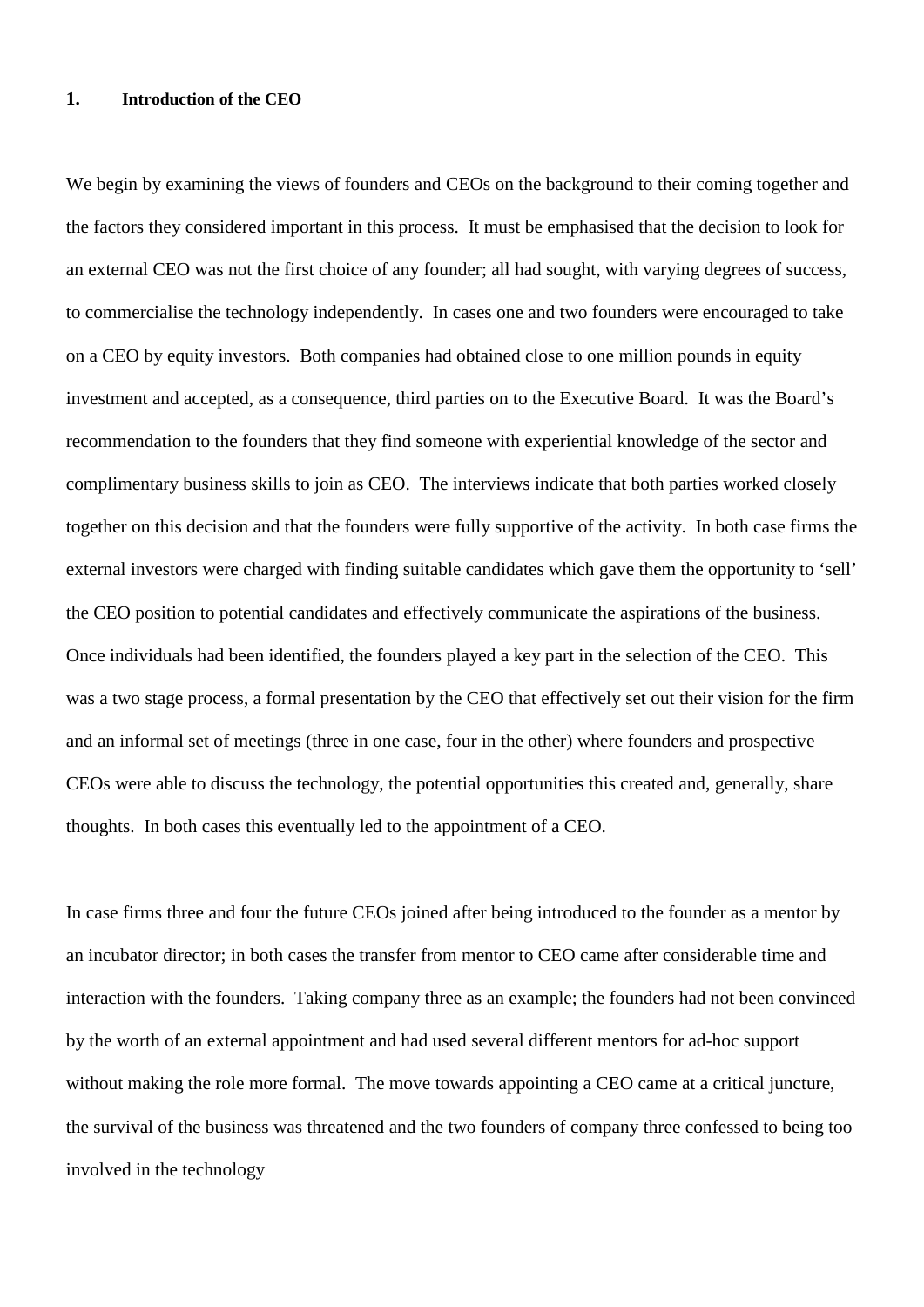*'we were more interested in the technology because that was what we were good at, time spent on business development was unproductive and unrewarding so we avoided it'* (founder company three).

 Having little option the founders had to accept their limitations and looked again for help; they were not in a good financial position and the eventual CEO (Case three) was in no hurry to take on the role

*'I told the founders I'm not going to become an employee, I will spend a period of 6 months working for you as a consultant, and then I will decide whether I want to make a commitment to this business'*.

The CEO of case company four came in at a much earlier stage; before the market, which the technology might address, had been determined:

*'I knew it (the technology) was different, I knew it was a bit clever, but it hadn't really been exposed to the potential customers and hadn't really had a reaction to find out whether, in real life, it would provide any benefit'*.

He also indicated that he had enjoyed working with the founders and felt that they were committed to finding a commercial home for the technology. The founders simply indicated that the mentoring process had taught them a great deal, they had respect for his commercial and technological background and they felt that he would be a real asset as CEO.

In the final case, the founder of company five came to accept a mentor after two years of working on his own to develop the technology and grow the business. Over this period he had achieved some notable technological success, evidenced by two R&D awards, but had not managed to attract the interest of customers. The founder intimated that he had run out of funds, ideas and energy when a chance meeting,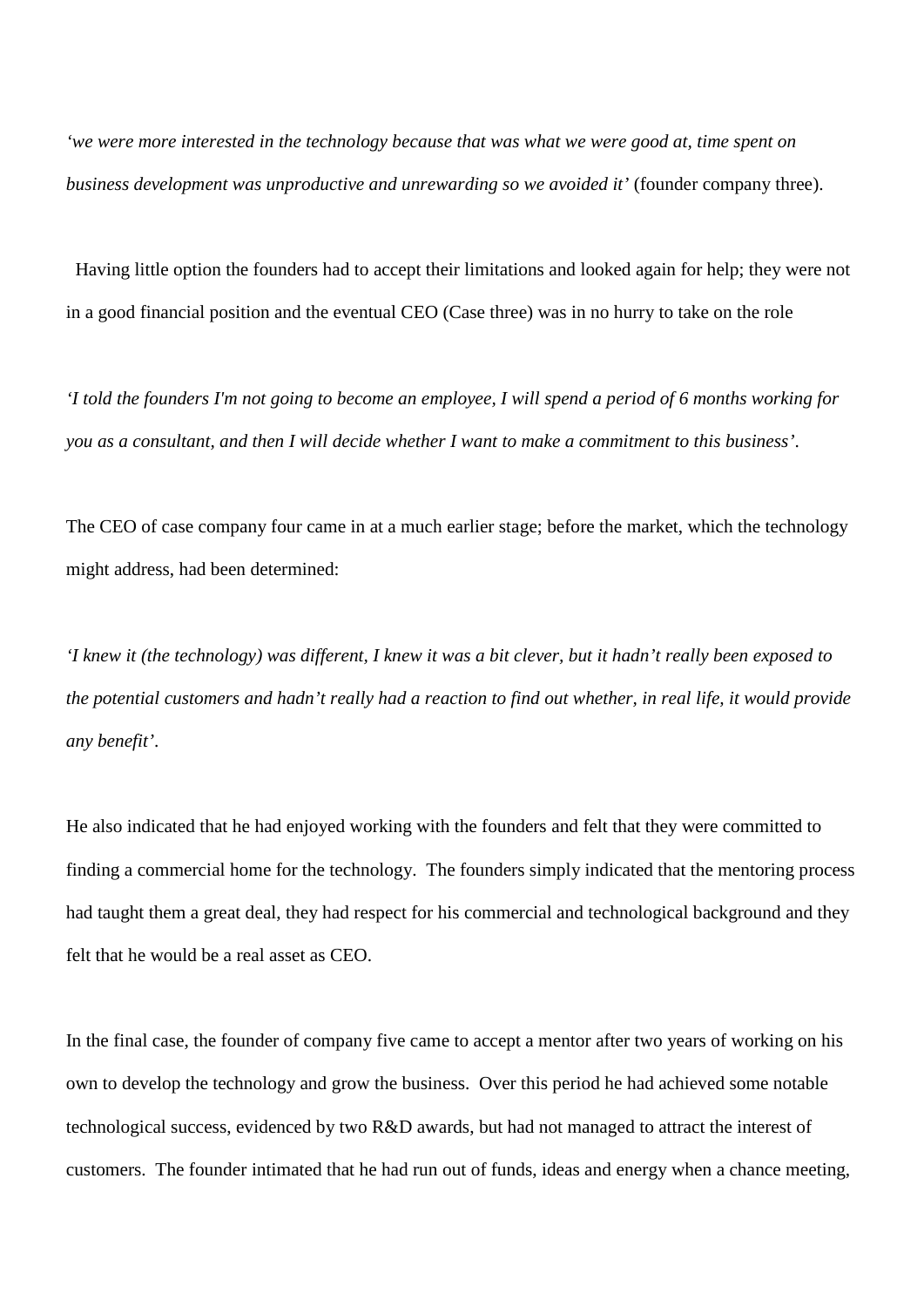with the eventual CEO, occurred at a networking event. After this meeting discussions took place which culminated in X joining as CEO responsible for business development and making an equity investment in the company. The founder indicated that, while the money was a necessity, the attraction of the offer lay in the extensive experiential knowledge of the CEO and the fact that he would, no longer, be working on his own. The CEO liked the technology and saw an opportunity, his decision to commit time and money, however, was based on *'gut instinct'* and timing; as he admitted,

*'I had been looking to do something like this for almost twelve months'*.

#### **2. Selection Criteria**

Founders from case firms one and two identified three factors as important in their decision appoint the CEO. Initially they needed to demonstrate a good theoretical understanding of the technology and experiential knowledge of the business sector. As the founder of company one suggested: *'he had a great background in this area and an understanding of the market potential. He came from a company not far in technology from what we were offering…..he had been involved in the industry so to speak. Secondly, he's complimentary rather than overlapping in that he was also a chemical engineer rather than a straight chemist, and that gives him a different technical perspective which is always useful.'* 

This blend of technical and business experience was thought to provide complimentarity with the more rigorous scientific and technical background of the founders. In addition, the founders were looking for an inclusive approach; founders expected to be consulted and involved in the decision making process; a founder in company two stated:

*'I think he also had a natural respect for the inventors of technology and the technicians, if you like, the scientists who were involved in it, I think if that isn't there I think probably, you know, we're too arrogant to kind of just accept that we're just the people who supply something'.*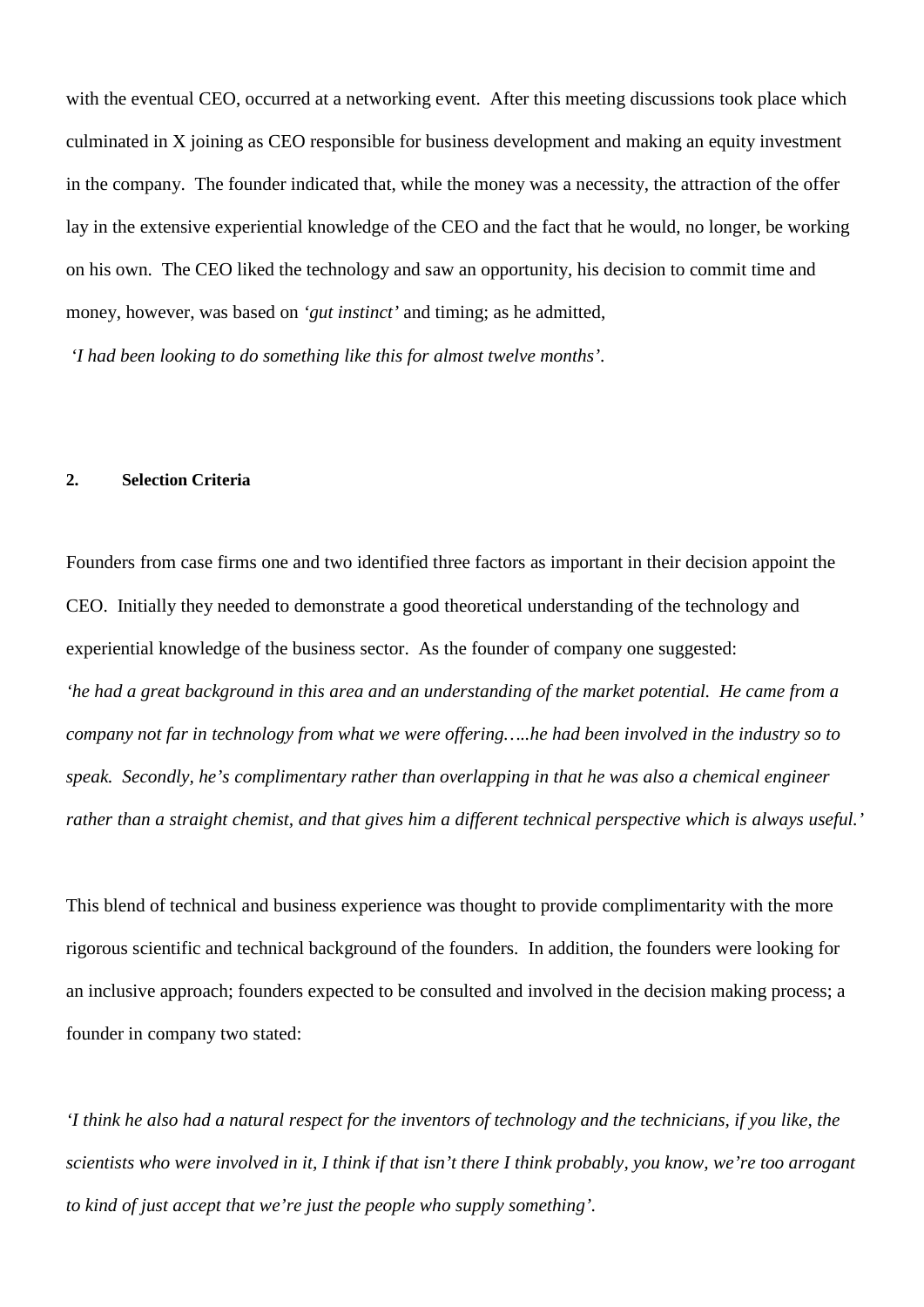The CEOs reflected similar criteria, the technology needed to have commercial value and the founders had to be ready to allow that technology to be commercialised. As CEO 1 indicated:

*'the founders were leaders in their field and they were not just tied to their research benches ……..they were academically bright but commercially astute'.* 

CEO 2 also suggested that they had aims and objectives that were congruent:

*'the IP was clear and there was a great deal of enthusiasm for forming a successful enterprise and to have a greater commercial interaction to really drive the sales of the business.'*

In case firms three and four the procedure was different but the actual criterion employed very similar. As mentors they had been introduced after the efforts by founders to commercialise the idea had stalled, as the founder of case company three indicated

*'the CEO came at the right time we had taken a few knocks and the business had not progressed how we had wished he came in and our fortunes and mood changed, he had our confidence from that point'*.

Mentors are expected to observe a twelve month period before any involvement is formalised; in this case, therefore, the decision to appoint a CEO is not an event but a process and is based on an understanding that gradually develops over time. The time spent mentoring was a proving ground for all parties, enabling them to sample the activity before fully committing themselves to the process and this allowed a strong bond to develop. A founder in company four stated:

'*the CEO showed a great deal of empathy towards us, to understand us collectively we are not easy people to deal with, we're all very different, but he took time to learn about each of us.'*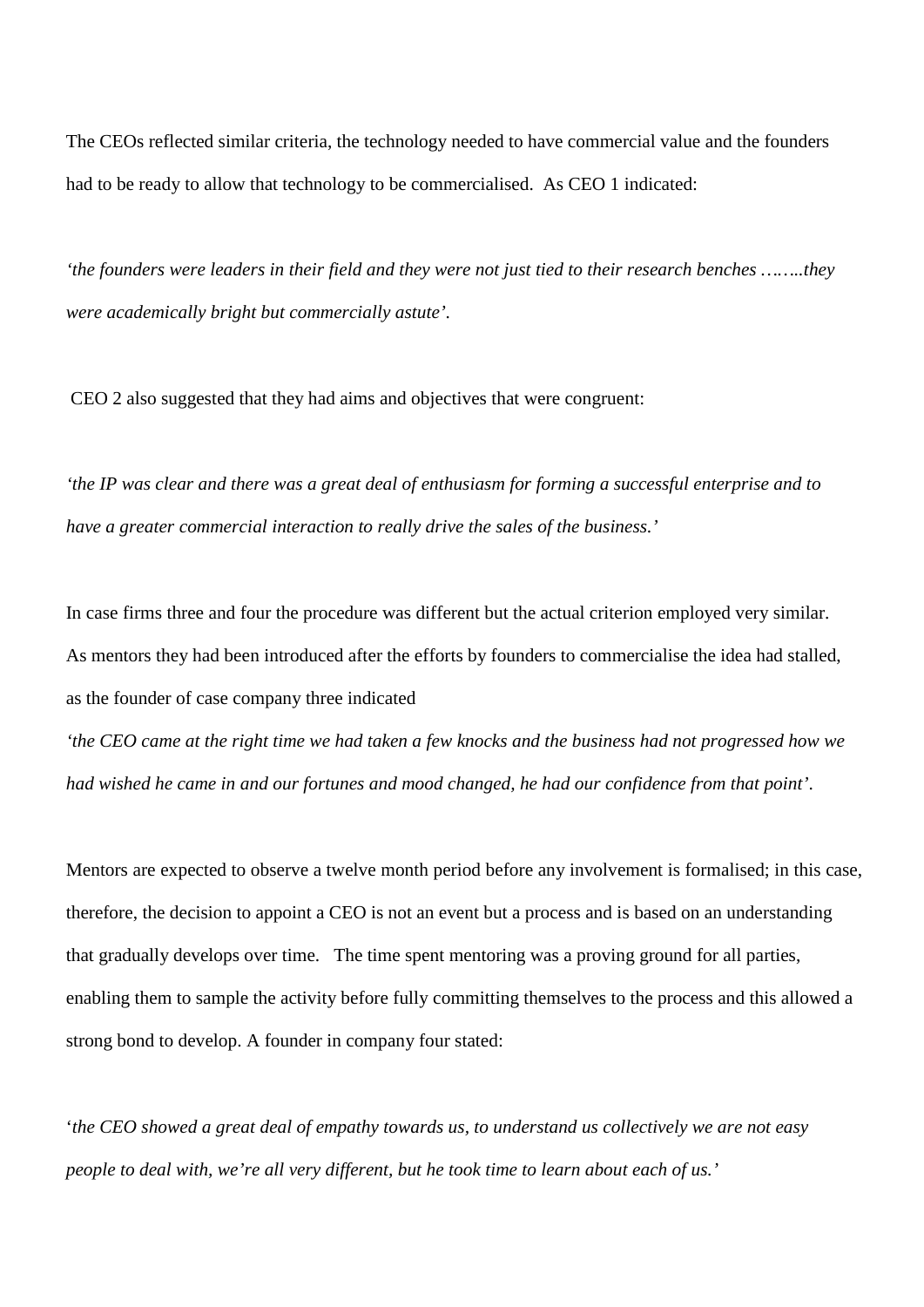The level of empathy supported the process but it was the quality of the technology and the business acumen of the parties involved that led to the final decision to link up; the comments from the founder and eventual CEO of case four were typical:

'*He had a very very good worldwide network, and was able to open doors in China, India and America, you know, with very large OEM companies. We simply did not have these connections'.* (founder)

*'Primarily I thought the technology was very sound, giving a clear edge and the two founders were very clear that what they want to do is make a lot of money and then sail off in to the sunset….. This made me believe that I could help develop the business*.' (CEO)

In case five two factors appeared to underpin the relationship; both identified real confidence in the abilities of the other and the relationship augmented the ambitions of both parties to develop a successful business. This example was far more intuitive in nature and, although both parties could offer post-hoc rationalisation (commercial acumen, and technical expertise) for the partnership, both were aware of the risks that they took and the limited effort they had made to fully appraise themselves of the other party. The over-riding factor was that both parties were keen to commercialise the technology:

*'I had done all that I could to get meetings with the right people, to showcase the technology and find customers but it didn't work out and I don't think it's my strong point. Finding someone that had done this sort of thing before, did not want to be paid and would put money into the firm was a no-brainer'*  (founder)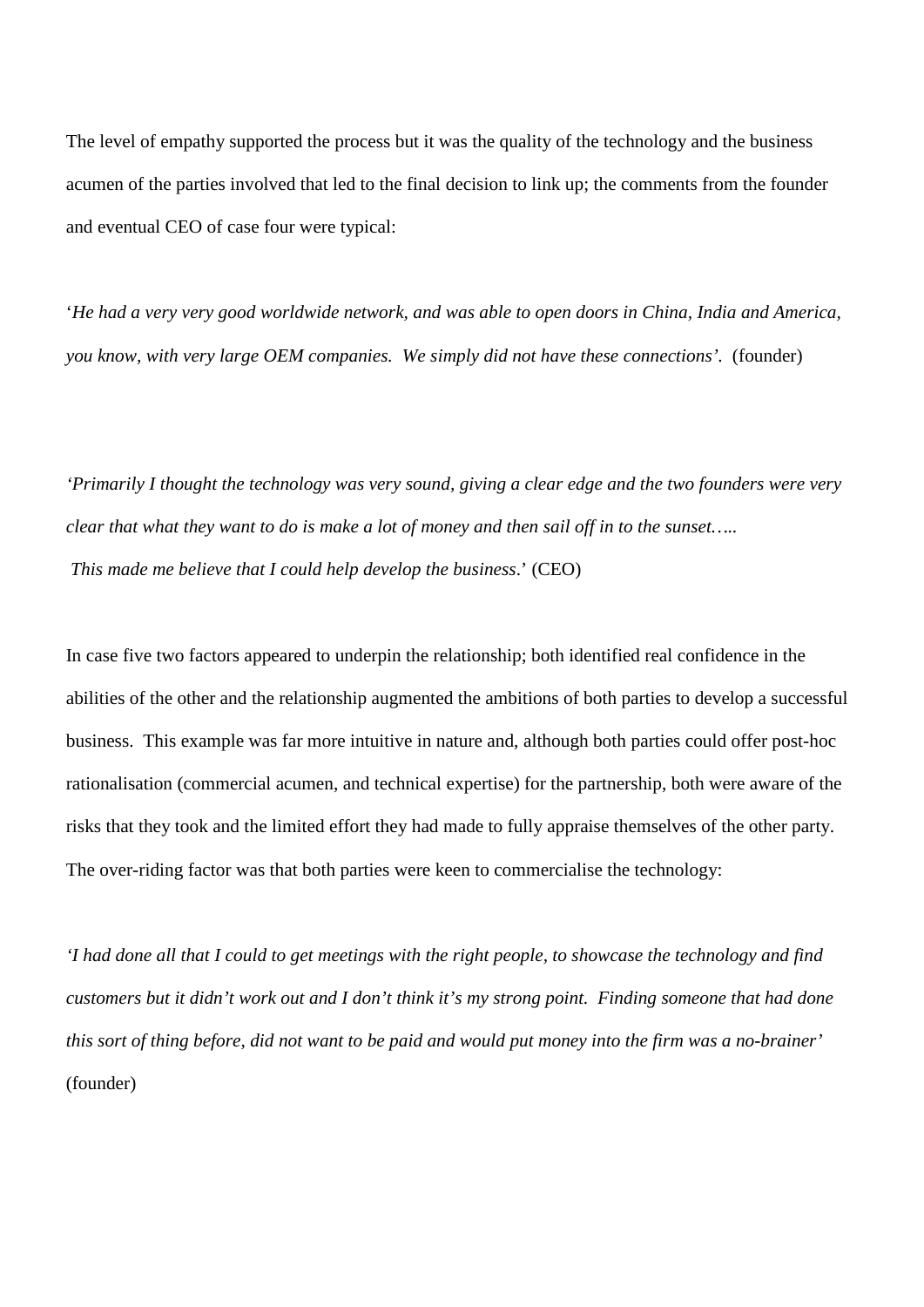*'The technology looked as though it had real potential and I thought I could do something with it, but more importantly X (the founder) was just as keen as I was'* (CEO)

### **3. Shared Vision, Decision Making and Leadership**

This section analyses the extent to which the decision making practices that evolved within the case firms could be described as shared leadership; a concept where the firm is directed by the actions of multiple players working together rather than a single individual. In exploring the data it was notable, in four of the five cases, that the selection criteria and process appeared to result in the development of a purpose and vision that was shared by the founders and the incoming CEO which led to joint decision making and a shared leadership approach.

In case company one the process of working together was perceived as important with shared vision being one of the criteria that both the founders and the CEOs looked for during the selection process. In company one a founder stated

*'…. I think that really what we managed in those early days was the idea that even though we had different skills we were a team that were working together towards the same objective'*.

# Similarly the CEO of company one indicated

'*There seemed to be some very positive dynamics between the founders and myself, the personalities seemed to work, and also my own background which is a mixture of technical and commercial roles seemed to fit nicely with the objectives of the founders'.*

This had led to close working relations on strategic issues, for example on the successful development and implementation of a 'sales and marketing' plan. The practice of collective decision making was reinforced by the success of such plans and had become embedded in the working practices of the firm.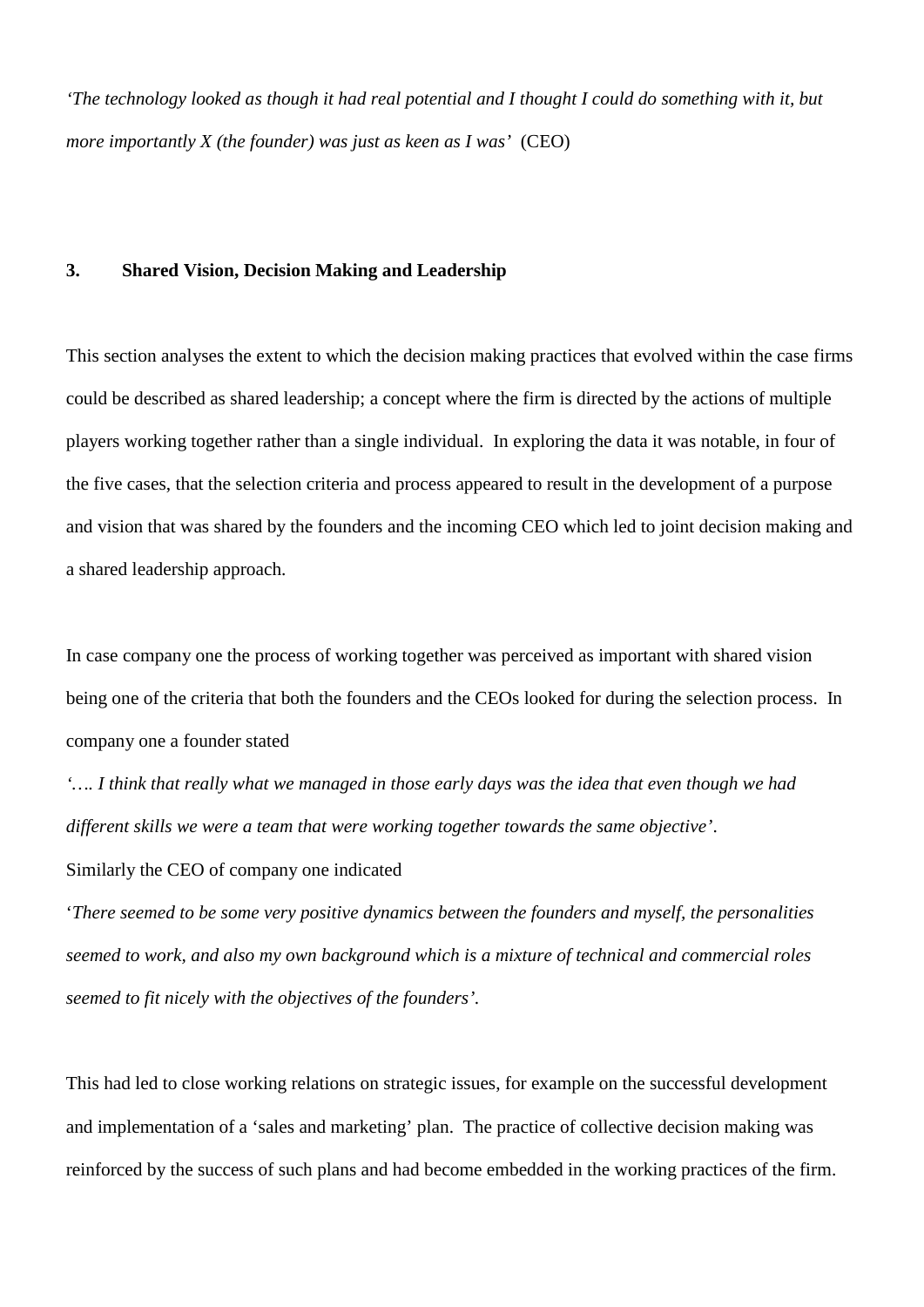Both parties suggested that they are working with people of quality that they trust; the CEO says that one of the founders

*'is very commercially astute, understands far more about the business world than you might find amongst his peers and is capable of interacting with customers in a very effective way'.*

### Similarly a founder indicated that the CEO

*'brings a huge experience of business and mechanisms of business, …..and he's very responsive to the needs of the technical team and the business team, you know, he empowers and he understands'*.

This has helped the cohesion of the company and enabled the collective decision making to continue even when difficult decisions have had to be made. As the CEO suggested

'*there've been some hard decisions we've had to make decisions about which projects have looked likely to succeed, and sometimes we've had to stop programmes and reallocate, or release, resources, but that's always been done on a consensual basis in discussion with the founders'.* 

A founder made a similar comment about a set of redundancies

*'it was a collective decision we knew the situation there were other ways to save money but it would have been to the detriment of the technology'.*

In contrast, the degree to which a shared vision existed in company two was less clear and there appears to be some ambiguity between respondents regarding the aims and objectives they had for the company and their own aspirations. The founders of company two were clearly comfortable developing the technology and the creation of the firm was one way in which they could derive funds to continue this work. As one founder intimated *'setting up the business seemed like a good way of keeping the research going and making some money'*. The CEO, however, had been involved in two other technology businesses, enjoyed the *'cut and thrust of business development'* and perceived the agenda as commercialisation. This ambiguity had little impact at the beginning because the technology had to be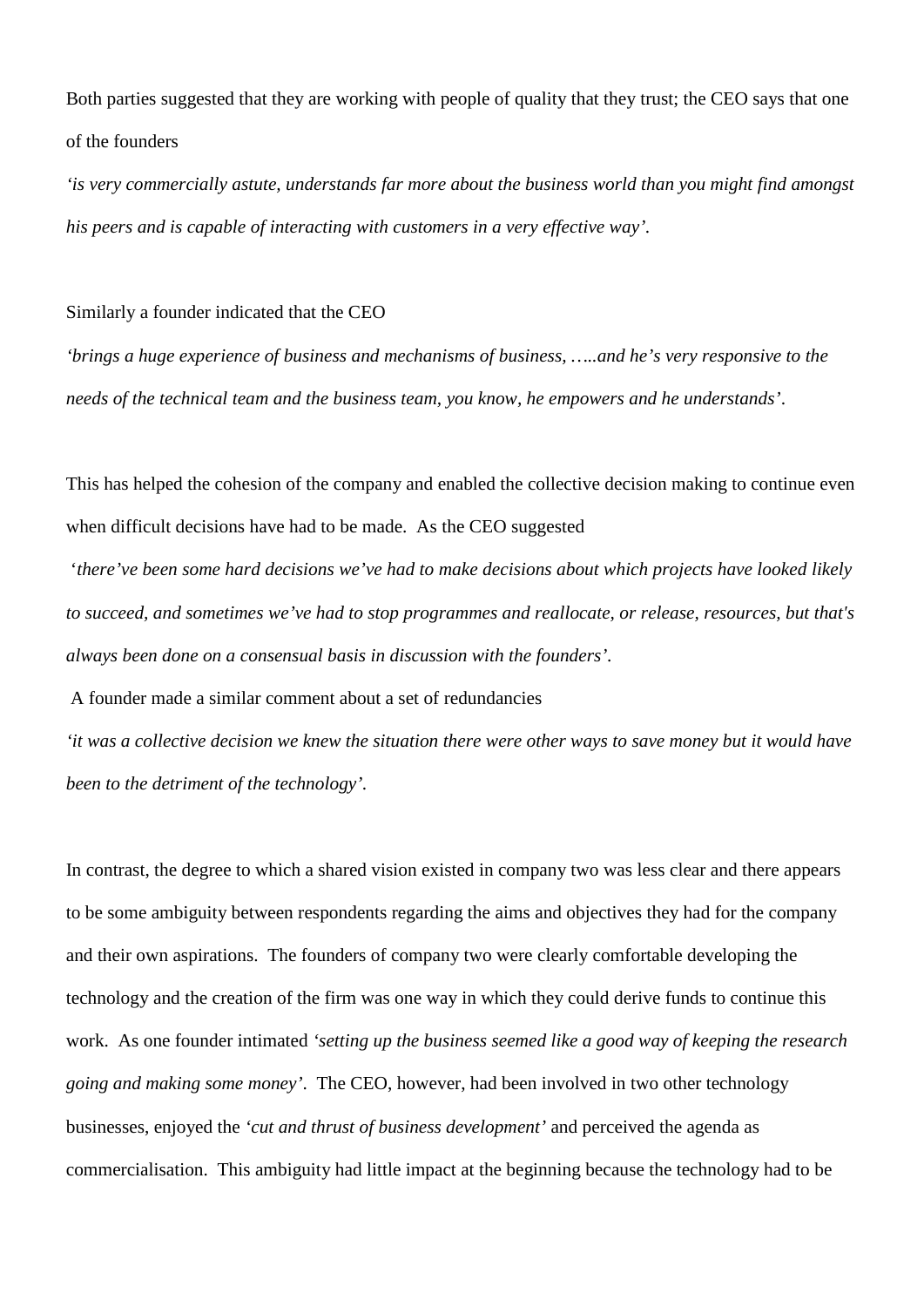proven and the founders had a great deal of freedom to create something that could be shown to potential customers and investors. As a consequence, in the early stages of the relationship, both the founders and CEO have a similar vision which only begins to break down when the technology is ready to be commercialised. One of the founders suggested that they had compartmentalised the technology from its commercial development and commented:

*'We could see that there needed to be a change of attitude and perhaps culture to the way in which we worked but I don't think any of us were ready to give up our existing activities (University Professors)'* (a founder company)

Similarly the CEO could see problems:

*'it was quite clear it needed someone in the organisation who could manage the R&D full time, who could manage the people, and also provide the kind of strategic leadership in R&D that we couldn't get from the founders, because we were starting to get to the point where this was no longer about basic research, this was about shaping a programme to take it forward in to development, which in our industry is two very distinct skill sets'*.

A failure to overcome this hurdle led to the appointment of an external R&D manager who was recommended to the firm by one of the founders and this appointment effectively limited the need for the founders to be actively involved in the strategic decisions of the business. In discussing the current leadership process the CEO indicated:

*'its definitely shared leadership within the organisation, but it's shared between X (R&D manager) and myself, between myself and the founders'.* 

The founders agreed with this assessment and while expressing some frustration at being *'sidelined'* they appear to be to have rationalised their position; as one founder suggested

*'at the time it felt like we were being forced out but in truth we couldn't, or didn't want to devote the time required to develop the business. We still have the shares and 'the CEO' seems to be doing a good job'.*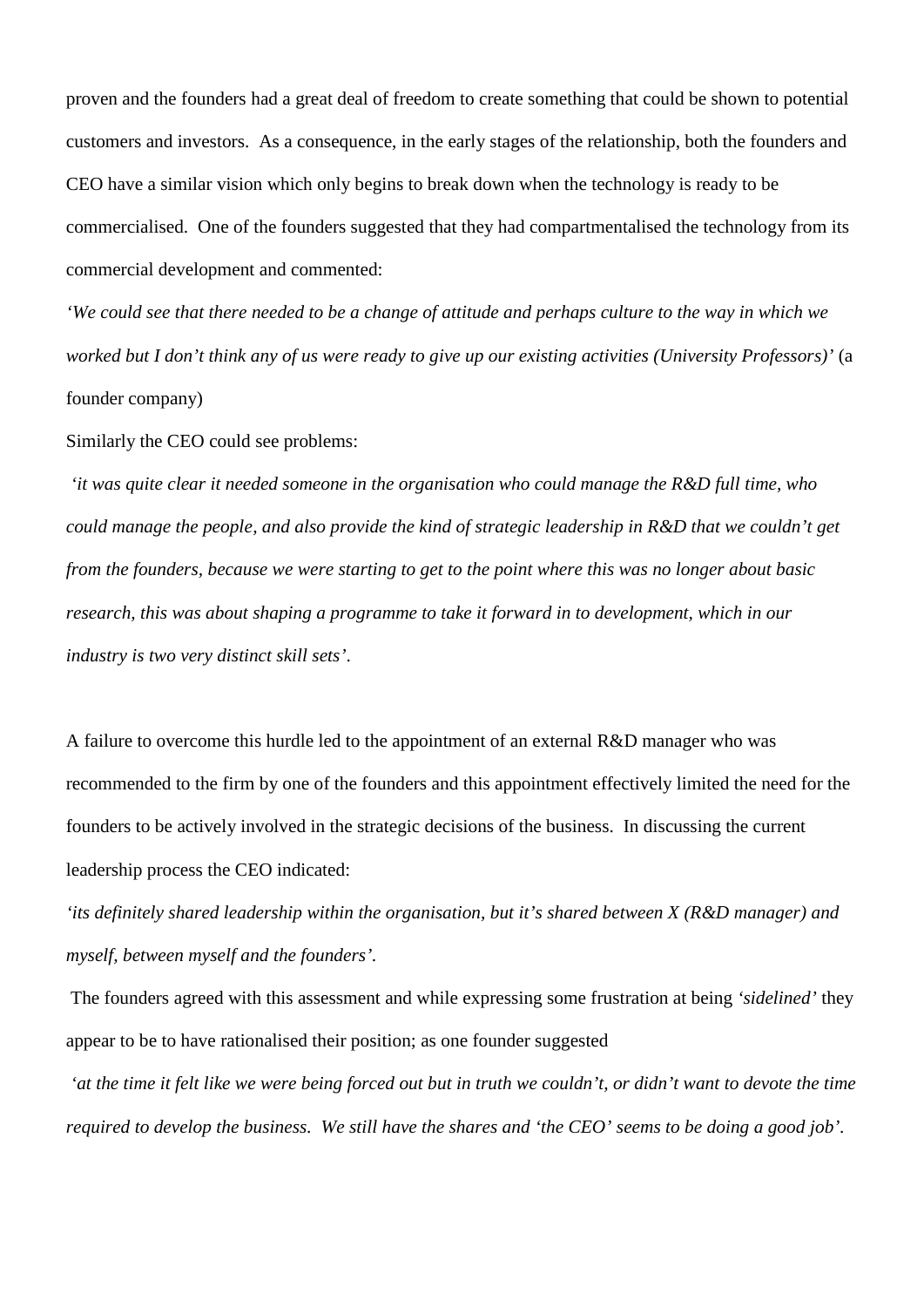Looking at the cases firms three and four, the period during which the CEO acted as a mentor was important, both CEOs talked of the need to empower the founders to develop their business and to facilitate activity where the founders could understand and learn. For this to take place founders and the CEO had to work closely together, be fully participative in the decision making process and understand the implications. For their part founders suggested that they used the mentors as a way of trying to understand and learn about the ways of business and to develop commercial acumen. The time spent mentoring was a proving ground for all parties, enabling them to sample the activity before fully committing themselves to the process. In company three the emergence of a shared vision and purpose was evident from an early stage. The CEO saw his role as enabling the achievement of the founders' objectives and this was clearly understood by them:

*"..fundamentally the team was, good, but they just really lacked the skills to take things forward, I made some suggestions and from that point on we were on the same page.." (CEO company three)* one of the founders indicated that the CEO

*'showed a great deal of empathy towards us, to understand us collectively we are not easy people to deal with, we're all very different, but he took time to learn about each of us.'*

Another indicated that the CEO viewed this time as an opportunity to understand the objectives of the founders, their predisposition to outside involvement and the potential to commercialise the technology; his comment was that from an early stage he knew

'*fundamentally the team was good, but they just really lacked the skills on how to take things forward, I made some suggestions and from that point we were on the same page'.*

### From a leadership point of view the CEO suggested

*'it's always me driving the discussion', it's always me challenging, you know, the assumptions or the decisions and saying, you know, 'do you think this is right? Should we do this? Should we do that?'*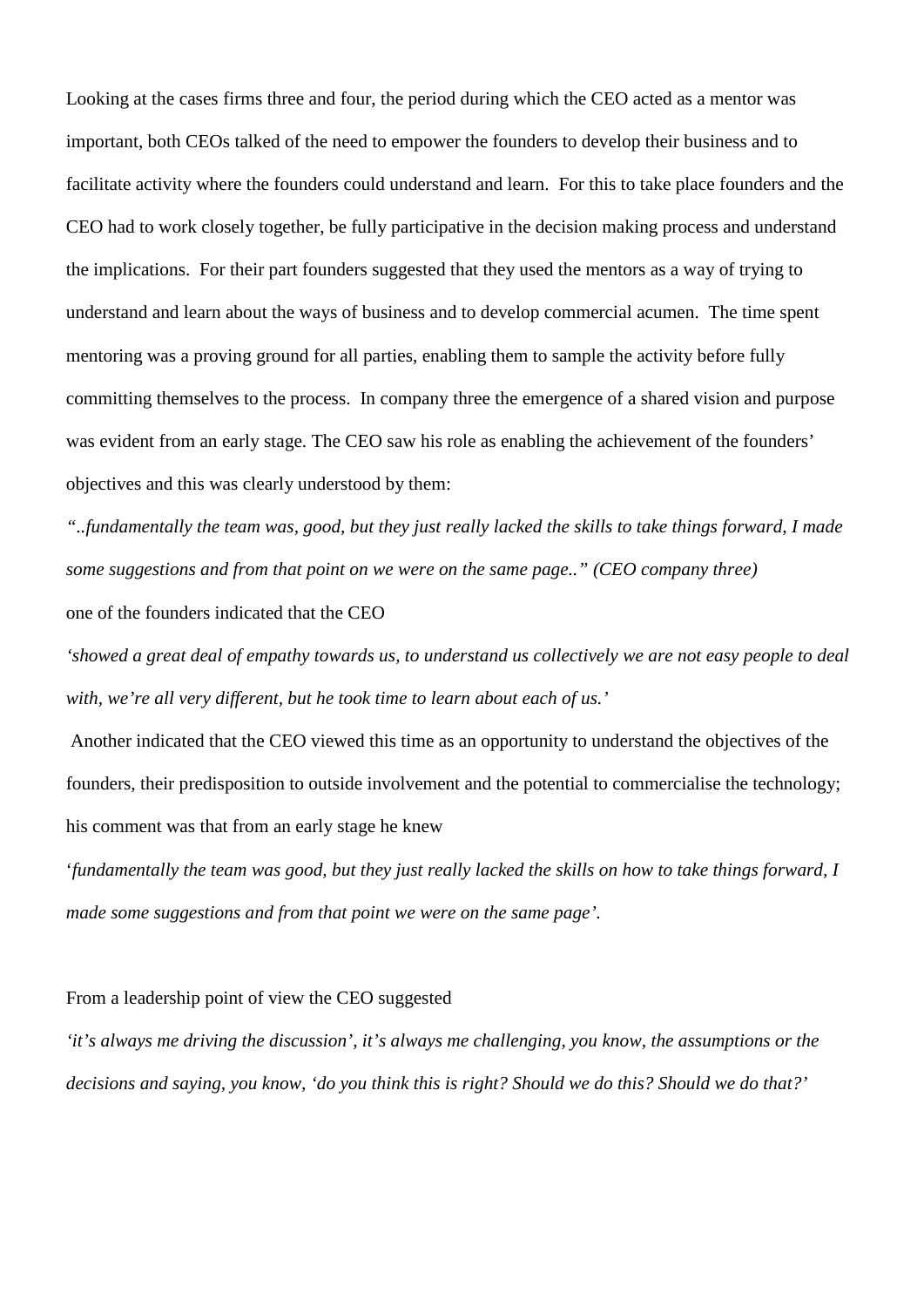The notion of a discursive activity is important to note, others were expected to question, contribute and learn. The CEOs assessment was that leadership was a collegiate process

*'deciding upon strategy in a small company is very very easy to sort of brainstorm, you can sort of brainstorm how you see the business evolving, potential exit strategies. And we've really had no disagreement in the business at all. You know, I think they've almost been so pleased to see the business finally taking off that, you know, its all been very very straightforward'.*

In company four the CEO had placed considerable emphasis on building a shared vision with his time as a mentor influencing his leadership approach:

"…*sometimes the hardest part of keeping people involved is there are bits where they just go"…don't understand this..don't want to know about it..just go away and solve it", which is fine but there are times when it is more important than that and I have to hold them and go no,no, no, you've got to understand what we're doing and what's happening" (CEO company four)*

The founder concurred with this view and suggested

*'He has never taken the easy route and just gone ahead and done it we have to be there alongside, its not always straightforward but I have learned a huge amount and I am grateful to him'*.

As a consequence there was very little disagreement and as the CEO indicates

*'things are as open as possible, everybody is involved and we're able to sit down and work things through'*.

The founder very much agrees with this scenario and views their decision making process as a meeting of minds;

*'the CEO normally starts the discussion but no one is quite sure how it will end, but we all have the opportunity to contribute and have our say'*.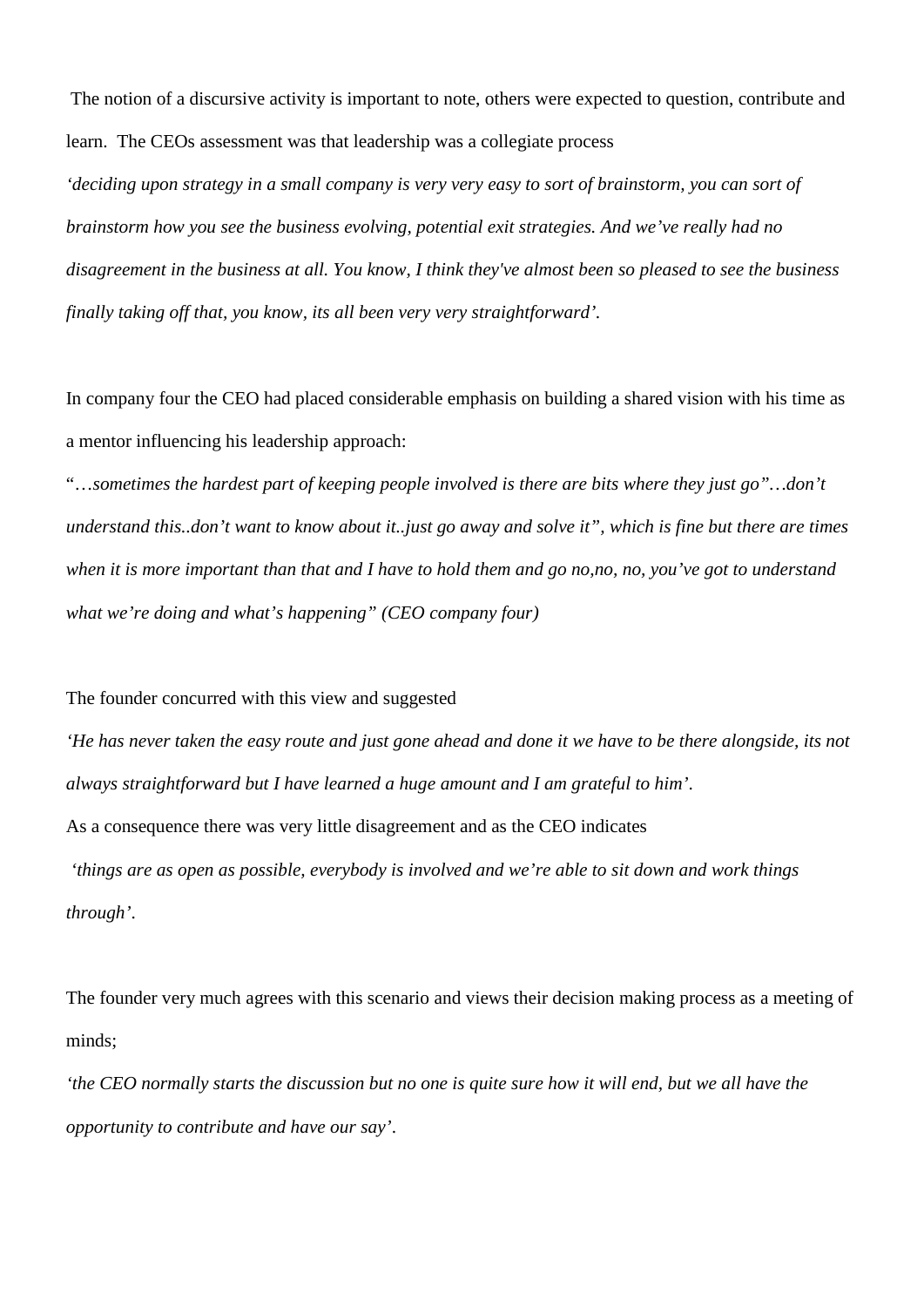There is also an explicit sharing of roles

*'in terms of putting proposals together, pitching to people and things like that then, well I will do it or the CEO will, or quite often, as is more successful, we will do it together' (founder)*.

In addition, they explore new possibilities and ventures collectively each bringing their own skill set to the decision making process the CEO indicated

*'compared to a lot of companies we're probably doing a hell of a lot more innovation and a lot more R&D, but we will go through them, we will have talked about them and quite often talked about them with some of the other guys as well'.*

In the overriding goal for the founder was to commercialise the technology he had developed and invested so much time in; the CEO, having committed a great deal of his own money and with no alternative employment, had the same goal. The commercialisation of the technology was the reason the CEO joined and the reason why the founder was keen for him to be involved as indicated below:

*'I had done all that I could to get meetings with the right people, to showcase the technology and find customers but it didn't work out and I don't think it's my strong point. Finding someone that had done this sort of thing before, did not want to be paid and would put money into the firm was a no-brainer'*  (founder)

*'The technology looked as though it had real potential and I thought I could do something with it, but more importantly X (the founder) was just as keen as I was'* (CEO)

Although the founder preferred spending time developing the technology and the CEO came with a history of business development neither did anything of significance without the others consent and decisions were arrived at collectively. As the founder indicated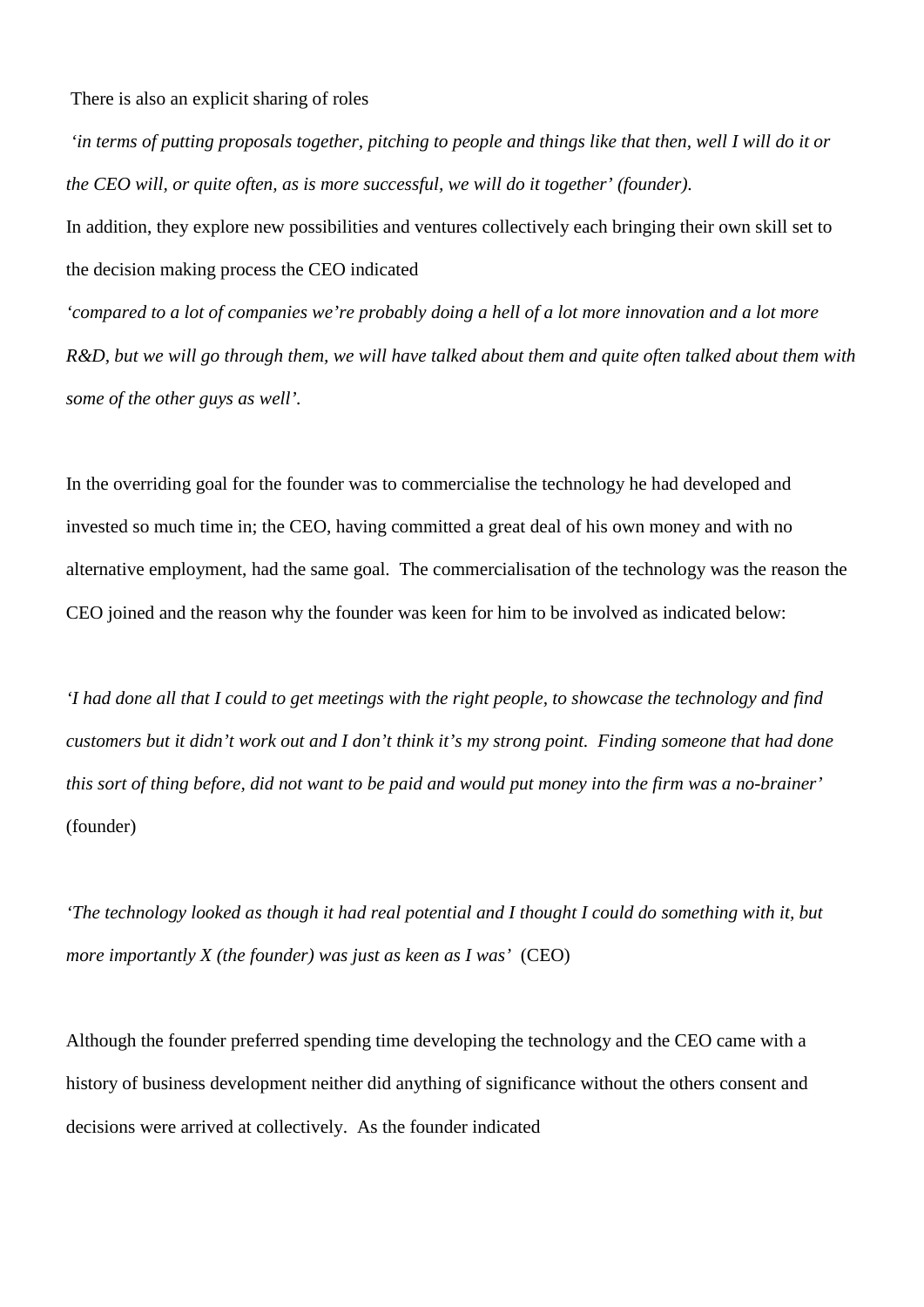*'it isn't always easy and we have a had a few heated arguments that were not resolved immediately but we both have the interests of the business at heart and this is the common denominator that wins through'*.

Both parties stated that they learned to work together on-the-job;

*'as things came up we worked them out through trial and error'* (founder)

This does illustrate the view expressed in the Top Team literature that shared leadership does entail mutual learning (Katzenbach, 1997; Higgs, 2003); in case firm five, the two parties are in daily communication, information is shared and they continually discuss the direction of the business.

In reviewing the five cases there is a clear picture emerging from the data that supports the literature from top management teams and indicates that such an approach enhances the dynamics within the management of NTBFs and leads to commitment to decisions and actions (e.g. Katzenbach, 1997; Higgs, 2003). In four of the cases it appears that a shared understanding of the purpose of the enterprise provided the basis for a shared approach to decision making within the top team (i.e. founders and CEO). The information provided by company two is significantly different and in this example the selection process did not prove to be the antecedent of a subsequent shared leadership approach. Following on from the selection of the CEO there was no clear, shared purpose and the data suggests that the founders and CEO engaged in "parallel conversations" (Argyris, 2000) and, having failed to recognise this, proceeded without a shared vision. As a result the way in which decisions were made was to separate the technical from the commercial; the latter being the sole province of the CEO. Furthermore, all parties failed to recognise the impact that this would have on the development of the business and in this case the apparent complimentarity of skills led to a separation of roles that in turn resulted in a failure of the top team to maintain a focus on building the business.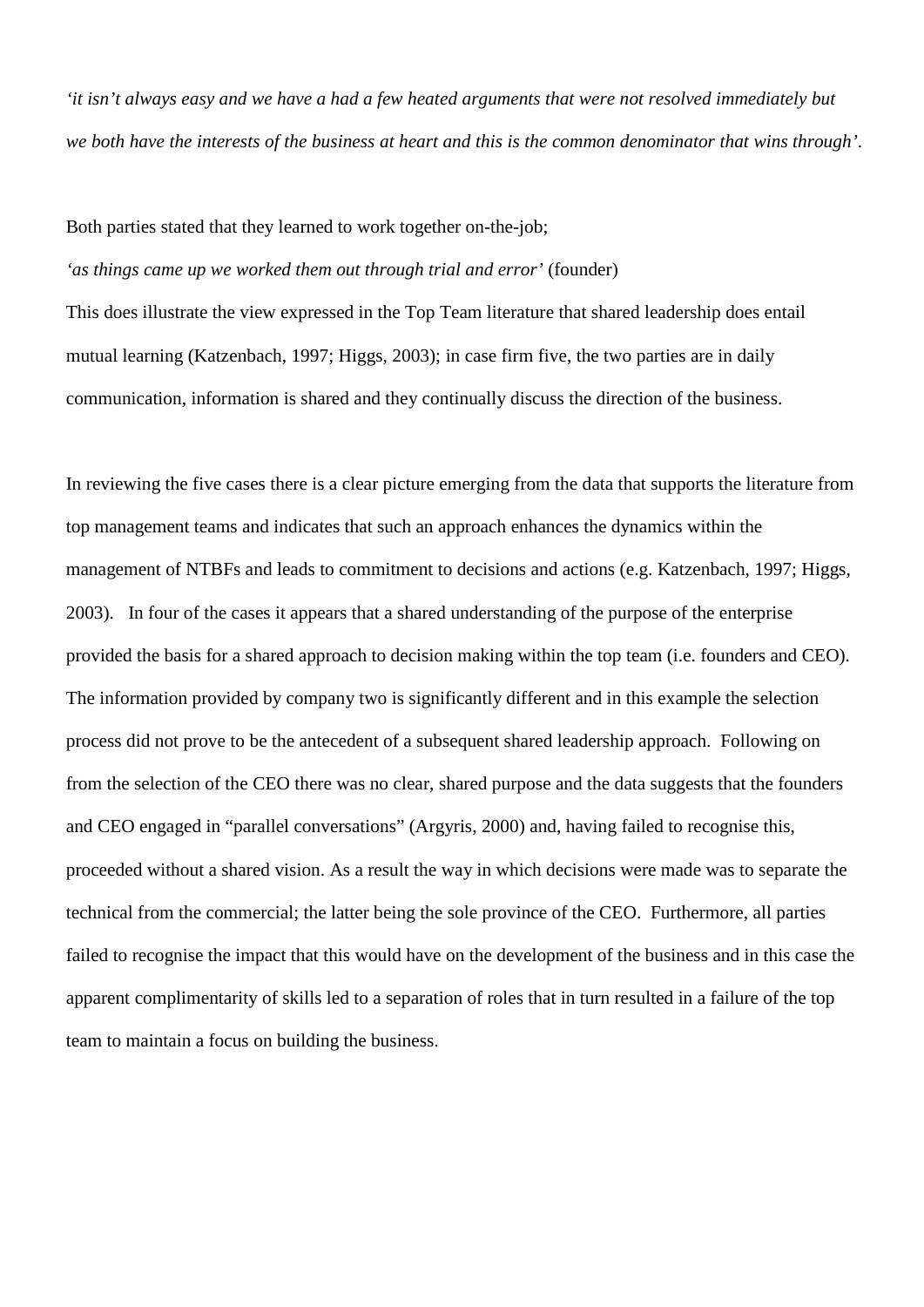#### **CONCLUSION**

The findings presented in this paper are the result of a pilot study which will be used to inform a larger research project that investigates leadership and decision making practices in NTBFs. The research used a purposive sample of five firms where an NTBF had recruited a CEO to support the commercialisation of a piece of technology previously developed by the company. The sample size is not large enough to offer generic conclusions for the sector but the findings do provide insight on how leadership practices evolve when an external CEO is brought in to help commercialise a technology developed by founders.

In looking at the factors that led to the appointment of a CEO the findings indicate that founders do not appreciate, immediately, the value of experiential commercial knowledge and in three of the examples the founders only came to realise the value of commercial expertise having failed to identify appropriate markets or gain significant traction once a market had been identified. In the other two cases the founders were encouraged to take on board a CEO at the advice of external equity investors. This supports previous work, for example Oakey (2003) that identifies a founder's desire for independence and the associated belief that they have the ability, skills and time to successfully fine tune the technology while, at the same time, commercialise its potential. Once founders appreciated the contribution that could be made by the appointment of an external CEO, there was a bias to select individuals that could also show a robust understanding of the technology that underpinned the business offering. The findings would suggest that founders were more comfortable in dealing with individuals that were familiar with the language and jargon of the subject and perhaps had more empathy towards their passion for the technology. It was also evident that, post-selection of a CEO, founders, in all but one case, were keen to remain fully involved in the decision making process and viewed the new appointment as an opportunity to share knowledge and expertise.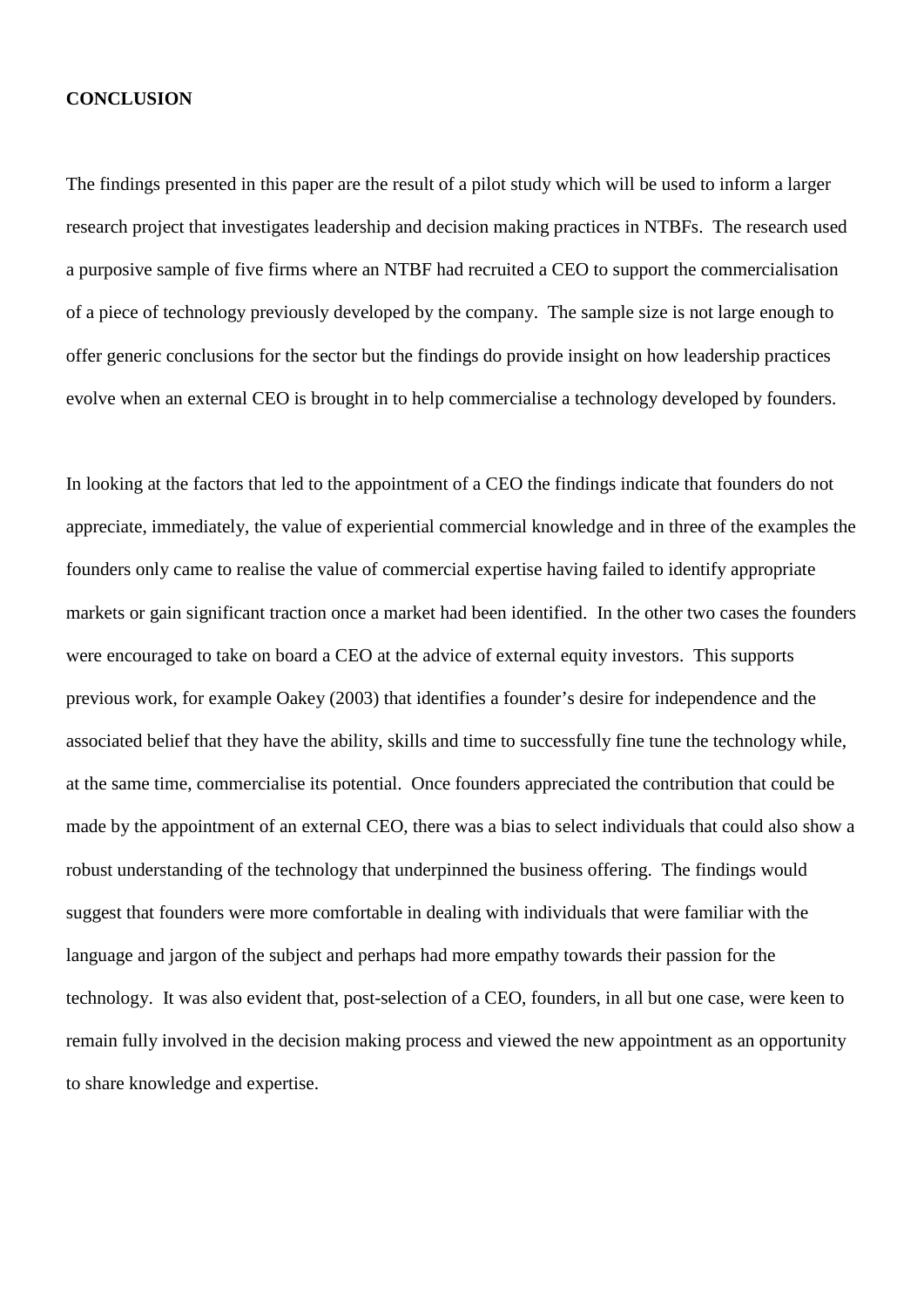In reviewing the process by which decisions were made, it was apparent that, in four of the five cases, the CEO did not perform all of the leadership functions, all the time; nor did they make decisions without the consultation or support of founders. This aligns with the notion of shared leadership previously discussed Ensley 2003, 2006 and Hillier et al., 2006) with the four of the CEOs perceiving their role as helping to facilitate and direct the activities of the founders. As a consequence, there was considerable collective activity in evidence with decisions being arrived at by a process of negotiation. However, there was little evidence to suggest that the leadership role rotated between individuals on the basis of knowledge or expertise; instead there was a collective approach taken where knowledge and expertise was shared and decisions arrived at after consideration by the team.

The shared leadership literature (e.g. Groon, 2002; Perace, 2004; Hillier et al, 2006) does tend to overlap with research into TMTs and this finding tends to align with some of the more recent literature on effective senior level leadership (see Avolio et al, 2009). However what is notable in exploring the data in this study (and indeed the literature relating to SMEs and their leadership) is that in this context the TMT is relatively small and the potential for multiple-member conflict (e.g. Higgs 2003; Forbes and Milliken, 1999.) is notably reduced. However, it is interesting to note that the importance of a common shared purpose combined with complimentary skills and role clarity remain antecedents of team success in the same way as has been found in the TMT literature (Katzenbach, 1997; Hambrick and Brandon,1988; Higgs, 2003). This paper, therefore, provides evidence that supports the relevance of shared leadership to the entrepreneurial context (Ensley et al, 2003; Pearce, 2004; Groon, 2002) and has identified situations where the shared leadership approach has made a positive contribution to the cohesion of the TMT in new ventures (Perry et al, 1999; Hambrick, 1997; Katzenbach, 1997).

| $\Gamma$<br>Case 3<br><b>Case 2</b><br><b>Case 1</b><br>$\cosh$ |  |
|-----------------------------------------------------------------|--|
|-----------------------------------------------------------------|--|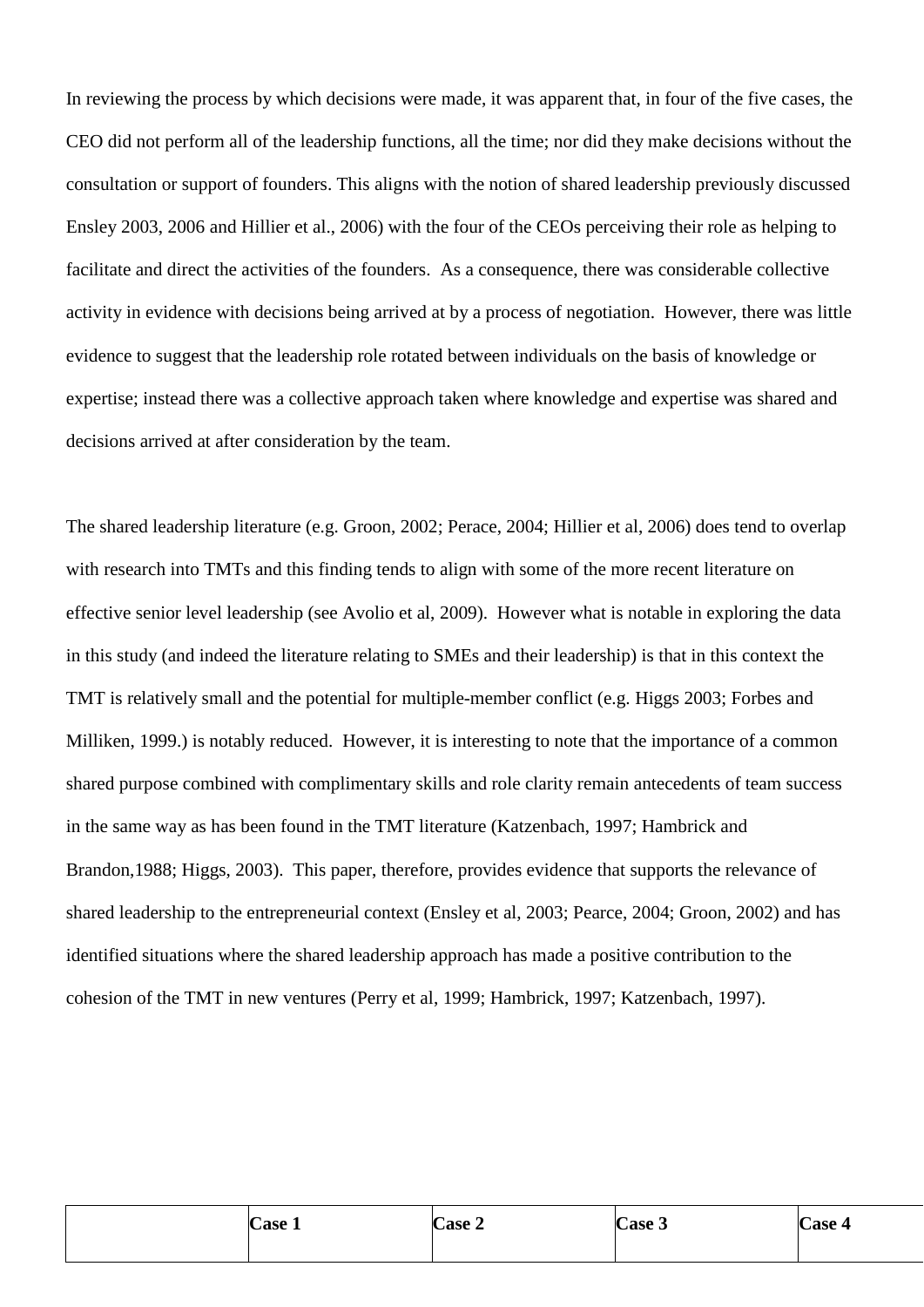| Introduction of a CEO Encouraged by equity Encouraged by equity Introduced by | investors                                                                                                                                          | investors                                                                                                                                                                                                 | <b>Incubator Director</b>                                                                                              | <b>Introduced by</b><br><b>Incubator Dired</b>                                                                                               |
|-------------------------------------------------------------------------------|----------------------------------------------------------------------------------------------------------------------------------------------------|-----------------------------------------------------------------------------------------------------------------------------------------------------------------------------------------------------------|------------------------------------------------------------------------------------------------------------------------|----------------------------------------------------------------------------------------------------------------------------------------------|
| <b>Selection Process</b>                                                      | <b>High level of founder</b><br>involvement                                                                                                        | <b>High level of founder</b><br>involvement                                                                                                                                                               | <b>Started as mentor</b><br><b>Reluctance to</b><br>formalise<br><b>External threats</b><br>change formal<br>structure | <b>Started as ment</b><br><b>Founders felt va</b><br>working togethe<br><b>Good understar</b><br>of each other                               |
| <b>Selection Criteria</b>                                                     | Good understanding<br>of core technology<br><b>Complimentary skills</b><br><b>Inclusive style</b>                                                  | <b>Good understanding</b><br>of core technology<br><b>Complimentary skills</b><br><b>Inclusive style</b>                                                                                                  | Access to good<br>networks<br><b>Complimentary skills</b><br><b>Commercial acumen</b>                                  | <b>Balance of comi</b><br>and technical ad<br>Able to work we<br>together                                                                    |
| <b>Style of Working/</b><br>Leadership                                        | <b>Shared vision and</b><br>goals<br>Style began in<br>selection process<br>Collaborative decision making<br>making<br><b>High levels of trust</b> | <b>Unclear initial vision</b><br>and goals<br>Initial role separation<br><b>Informal decision</b><br><b>Eventual founder</b><br>disengagement<br><b>Ambiguity over</b><br>business ambition<br>unresolved | <b>CEO</b> empowering<br>style<br>All play to strengths<br><b>Collegiate process</b><br><b>Mutual trust</b>            | Joint ownership<br>decisions<br><b>Shared vision</b><br><b>Mutual skill</b><br>recognition<br><b>Integrative appl</b><br><b>Mutual trust</b> |

**Table 1: Summary of Case Analyses**

# **REFERENCES**

Argyris, C. (2000) *Flawed Advice and the Management Trap* (New York: Oxford University Press).

Avolio, B. J., Jung, D., Murry, W., and Sivasubramaniam, N. (1996) 'Building highly developed teams: Focusing on shared leadership process, efficacy, trust, and performance'. In D. A. Beyerlein, D. A. Johnson, and S. T. Beyerlein (Eds.), *Advances in interdisciplinary studies of work teams* (pp. 173–209). Greenwich, CT: JAI Press.

Avolio , B.J., Walumbwa, F.O. and Weber, T.J. (2009) 'Leadership: Current Theories, Research and Future Directions' *Annual Review of Psycholgy,* 60, 421-449

Bank of England (2002) 'Finance for Small Firms – a ninth report' Domestic Finance Division, April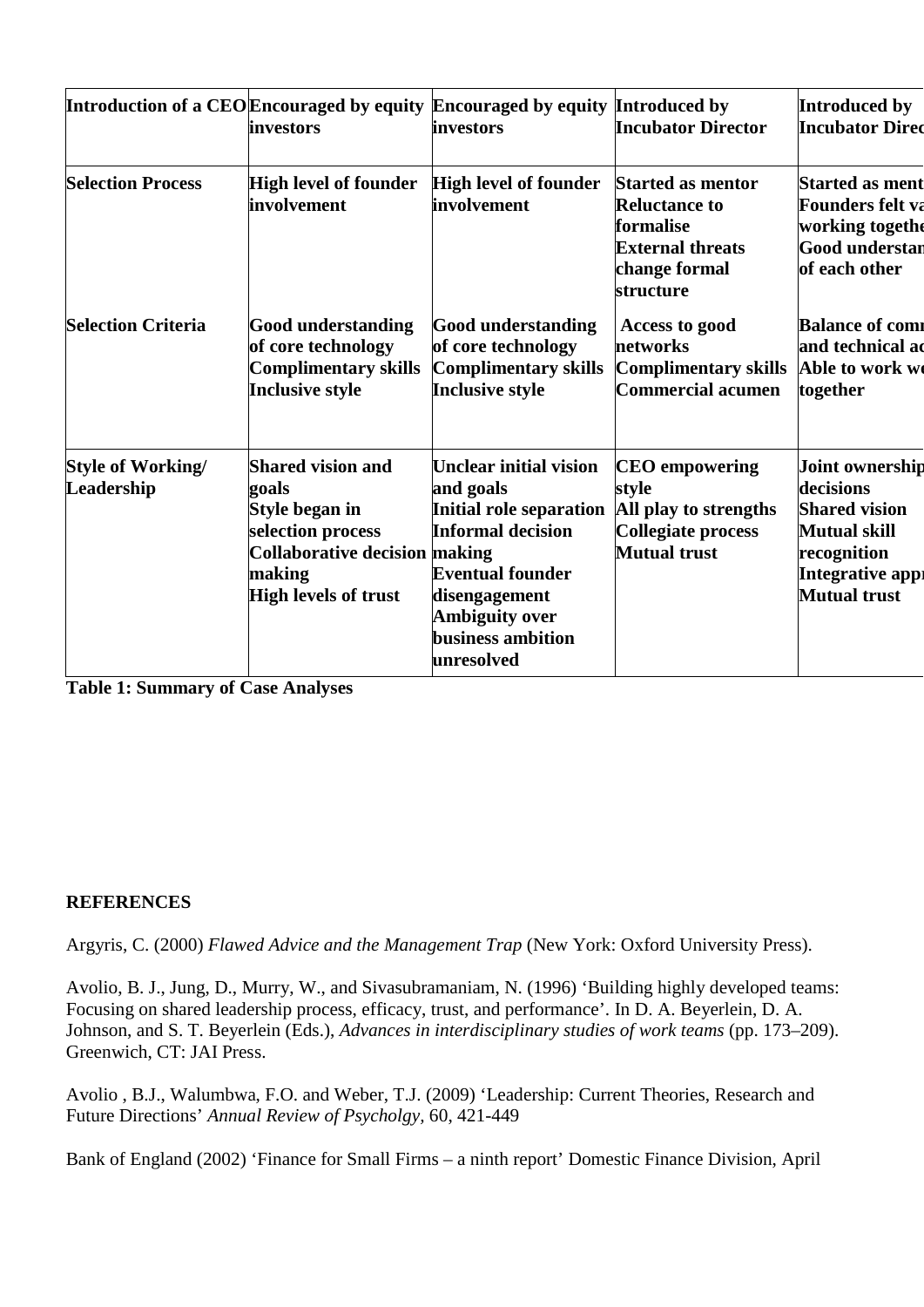Bass, B. M. (1990). Bass and Stogdill's handbook of leadership: theory, research and managerial applications (3rd ed.). New York: Free Press.

Baum, R. J., Locke, E. A., and Kirkpatrick, S. A. (1998). 'A longitudinal study of the relation of vision and vision communication to venture growth in entrepreneurial firms' *Journal of Applied Psychology, 83(1), 43–54.*

BVCA/Library House (2005) *'Creating Success from University Spin-outs'* London.

Carland, J. W., Hoy, F., and Carland, J. C. (1988). ''Who is an entrepreneur?'' is a question worth asking. *American Journal of Small Business*, 12, 33–39.

Certo, S.T., Covin, J.G., Daily, C.M., Dalton, D.R., (2001) Wealth and effects of founder management among IPO stage new ventures. *Strategic Management Journal* Vol. 22, pp. 641–658.

Chrisman, J. J., Bauerschmidt, A., and Hofer, C. W. (1998). 'The determinants of new venture performance: an extended model', *Entrepreneurship Theory and Practice*, 23(1), 5–29

Eisenhardt, K. M., and Bourgeois, L. J. (1988). Politics of strategic decision making in high-velocity environments: toward a midrange theory, *Academy of Management Journal*, 31(4), 737–770.

Eisenhardt, K. M., and Schoonhoven, C. B. (1990). Organizational growth: linking founding team, strategy environment and growth among U.S. semiconductor ventures, 1978–1988. *Administrative Science Quarterly*, 35, 504–528.

Ensley, M. D., Pearson, A., and Pearce, C. L. (2003). Top management team process, shared leadership, and new venture performance: A theoretical model and research agenda. *Human Resource Management Review*, 13(2), 329–346.

Ensley, M., Hmieleski, K., Pearce, C. (2006) The importance of vertical and shared leadership within new venture top management teams: Implications for the performance of startups. *Leadership Quarterly* 17 pp. 217–231

Finkelstein, S., and Hambrick, D. C. (1996). *Strategic leadership: top executives and their effects on organizations*. St. Paul, MN: West Publishing.

Forbes, D.P., and Milliken, F.J. (1999). Cognition and corporate governance: understanding boards of directors as strategic decision making groups, *Academy of Management Review; 24,3,489-505*

Groon, P. (2002). Distributed leadership as a unit of analysis. *Leadership Quarterly*, 13, 423–451.

Hambrick, D. C. (1997). Corporate coherence and the top management team*. Strategy and Leadership*, 25, 24–30.

Hambrick, D. C., and Mason, P. A. (1984). Upper echelons: The organization as a reflection of its top managers. *Academy of Management Review*, 9, 193–206

Hambrick, D C and Brandon, G L (1988). "Executive Values" in Hambrick, D C (Ed) *The Executive Effect: Concepts and Methods for Studying Top Managers* Greenwich, Connecticut: JAI Press,  $5 - 32$ .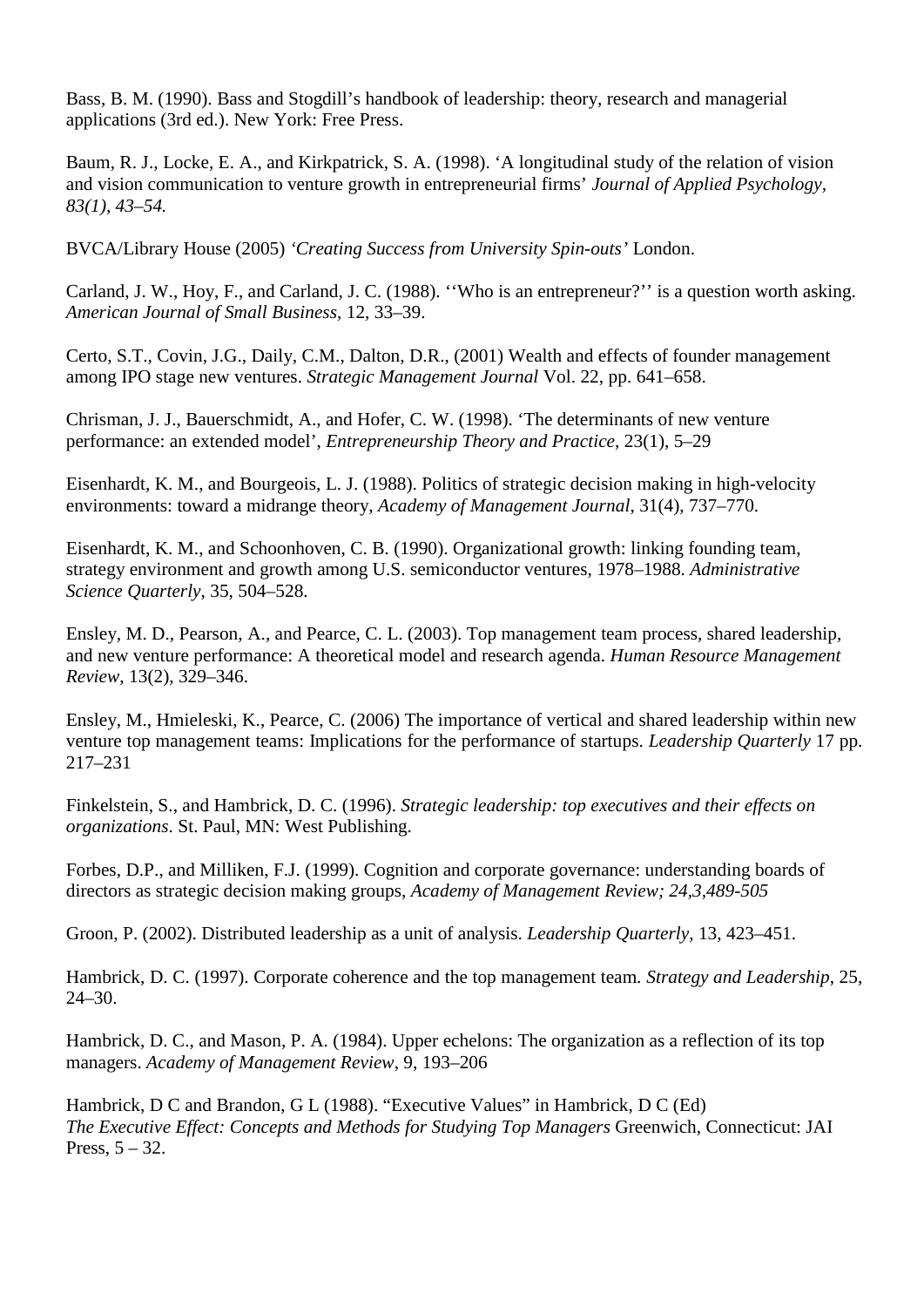Higgs, M.J. (2003). How can we make sense of leadership in the 21<sup>st</sup> century? *Leadership and organisational development journal*; 24, 5, pp 273 – 284

Hiller, N.J, Day, D.V. and Vance, R.J. (2006). Collective enactment of leadership roles and team effectiveness: A field study. *Leadership quarterly*, 17 (3) pp 387-397.

Hofer, C. W., and Sandberg, W. R. (1987). Improving new venture performance: some guidelines for success. *American Journal of Small Business*, 12, 11–25.

Katzenbach, J. R. (1997). The myth of the top management team. *Harvard Business Review*, 75, 83–93.

Knight, D., Pearce, C. L., Smith, K. G., Olian, J. D., Sims, H. P., Smith, K. A., and Flood, P. (1999). Top management team diversity, group process, and strategic consensus. *Strategic Management Journal*, 20, pp.445–465.

Korsgaard, M. A., Schweiger, D. M., and Sapienza, H. J. (1995). Building commitment, attachment, and trust in strategic decision making teams: the role of procedural justice. *Academy of Management Journal*, 38(1), 60–84.

Lee, P., Gillespie, N., Mann, L., and Wearing, A., (2010) 'Leadership and trust: Their effect on knowledge sharing and team performance' *Management Learning* 41(4) 473–491

Manz, C. C., Sims Jr., H. P. (1993). *Superleadership: leading others to lead themselves*. New York: Prentice-Hall.

Miller, E.J. (1998). The leader with vision; is time running out? In E.B Klein, F. Gubelnich and P. Herr (Eds). *The psychodynamics of leadership*. Madison, CT, Psychological Press.

Murray, G. and Lott, J., (1995), Have venture capital firms a bias against investment in high technology companies? *Research Policy*, 24(1), 283 – 299.

Nelson, T., (2003). The persistence of founder influence: management, ownership, and performance effects at initial public offering. *Strategic Management Journal* 24, 707–724.

Oakey, R.P., Rothwell, R., Cooper, S.Y., (1988) *The Management Of Innovation in High Technology Small Firms*. Frances Pinter.

Oakey, R, (2003) Technical entreprenenurship in high technology small firms: some observations on the implications for management, *Technovation* 23 pp. 679–688

Pearce, C. L., and Sims, H. P. (2002). Vertical versus shared leadership as predictors of the effectiveness of change management teams: An examination of aversive, directive, transactional, transformational and empowering leader behaviors. Group Dynamics: *Theory, Research, and Practice*, 6(2), 172–197.

Pearce, C. L., and Conger, J. A. (2003). All those years ago: The historical underpinnings of shared leadership. In C. L. Pearce, and J. A. Conger (Eds.), *Shared leadership: Reframing the hows and whys of leadership* (pp. 1–18). Thousand Oaks, CA: Sage.

Pearce, C. L. (2004). The future of leadership: Combining vertical and shared leadership to transform knowledge work. Academy of Management Executive, 18(1), 47–57.